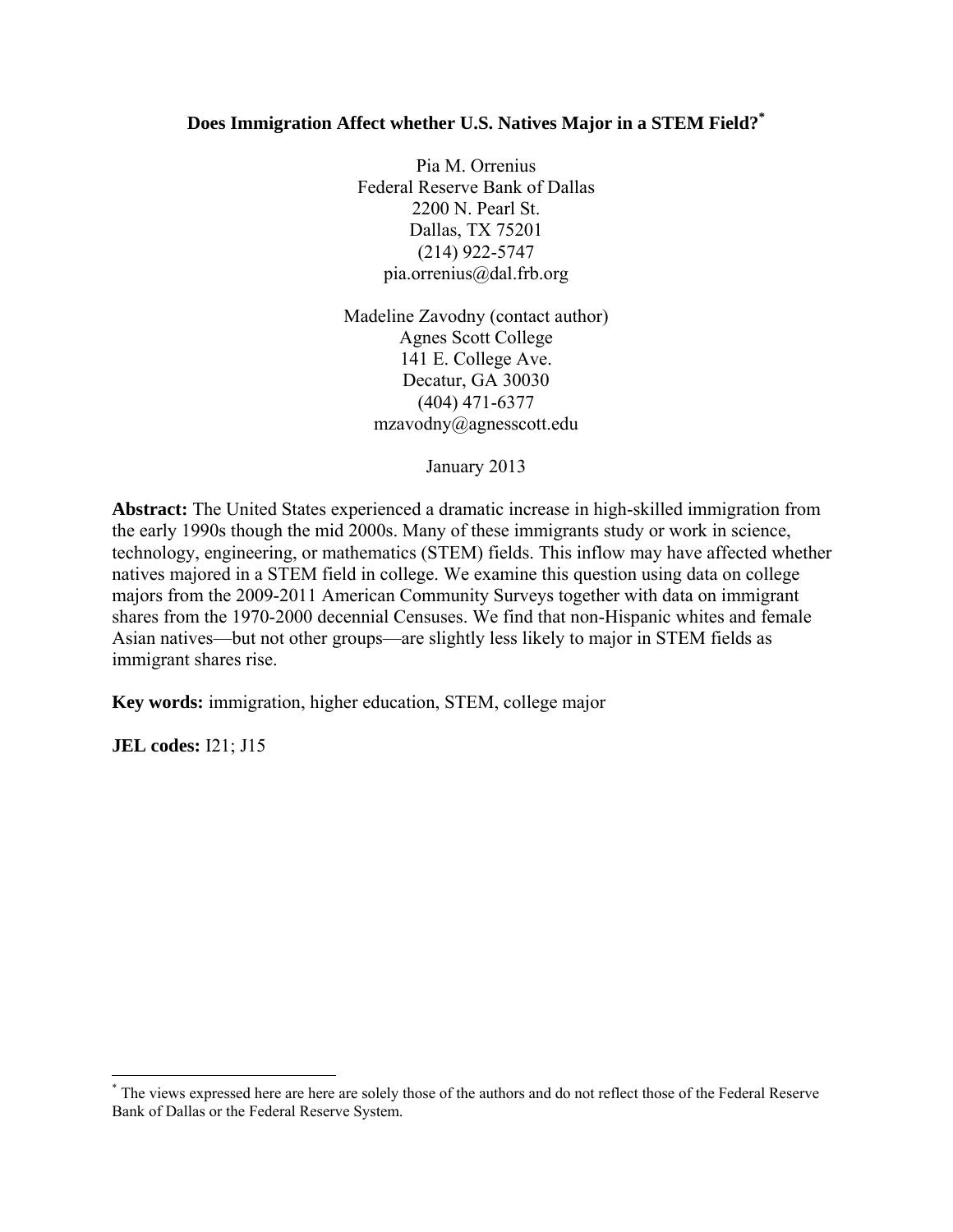#### **Does Immigration Affect whether U.S. Natives Major in a STEM Field?**

#### **I. Introduction**

 $\overline{a}$ 

 The number of workers in science, technology, engineering, and mathematics (STEM) fields is commonly viewed as critical to the future of the U.S. economy. Concern that not enough U.S. natives are studying STEM fields to maintain the nation's pace of innovation and its longterm economic competitiveness underlie a number of recent policy proposals. Policymakers have proposed granting permanent resident status to foreign students who earn a U.S. graduate degree in a STEM field and revamping undergraduate education in STEM, for example, while corporations have advocated for increased resources in STEM education at the K-12 and college levels as well as for more temporary and permanent visas for skilled foreign workers.<sup>1</sup>

 Proposals to admit more immigrants trained in STEM and to improve STEM education are motivated by the belief that not enough U.S. natives earn degrees in STEM fields. During the period 1977 through 2009, the proportion of U.S. citizens and permanent residents earning bachelor's degrees in STEM fields fluctuated between 15 and 20 percent with little discernible trend.<sup>2</sup> During that period, the number of bachelor's degrees in STEM fields awarded to temporary residents increased faster than the number awarded to U.S. citizens and permanent residents. Many of those foreign students stayed in the U.S. after completing their studies. Inflows of foreign graduates also boosted the number of immigrants in the U.S. who hold degrees in STEM fields. Freeman (2009) reports that the foreign-born share of U.S. residents who hold a bachelor's degree in science or engineering increased from 11 in 1990 to 17 percent

<sup>&</sup>lt;sup>1</sup> For example, the STEM Jobs Act of 2012 (H.R. 6429) would have allocated 55,000 green cards to immigrants holding a postgraduate degree in a STEM field from a U.S. university. The President's Council of Advisors on Science and Technology advocated changes to STEM undergraduate teaching (see

http://www.whitehouse.gov/sites/default/files/microsites/ostp/pcast-engage-to-excel-final\_feb.pdf). Microsoft's proposal is available at http://www.microsoft.com/en-us/news/download/presskits/citizenship/MSNTS.pdf.<br><sup>2</sup> Authors' calculations based on data from National Science Foundation (2002, 2012). We do not include social sciences as STEM fields; including social sciences raises the proportion to about one third.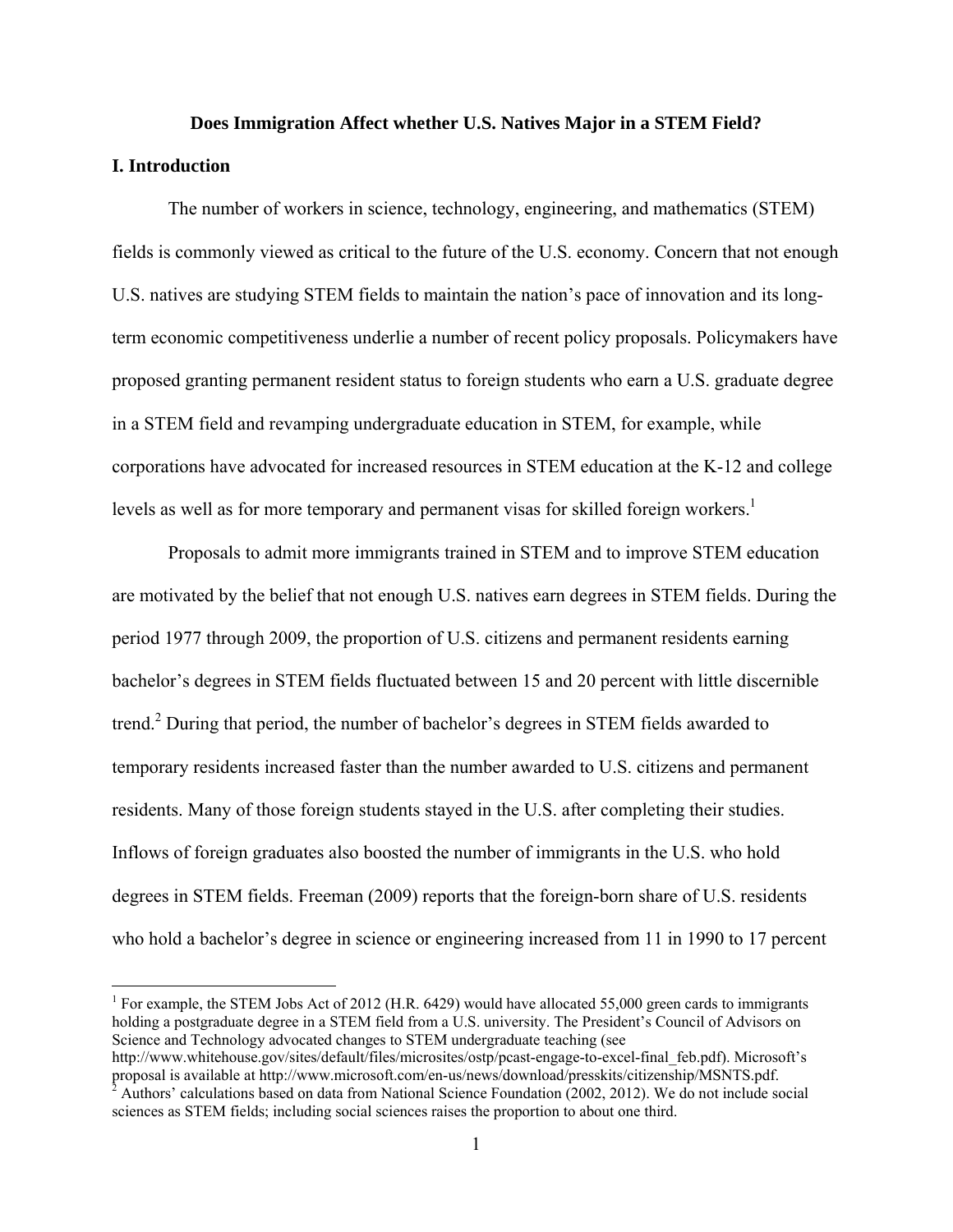in 2000. This increase was in large part made possible by the creation of the H-1B visa program and the increase in the number of employment-based permanent resident visas during the early 1990s.

 This study examines whether these patterns are related. Specifically, we examine the relationship between whether U.S.-born college graduates majored in a STEM field and the foreign-born share of their age cohort or the labor force. We focus on whether natives choose STEM majors at the undergraduate level because this is a critical step toward a STEM graduate degree and a career in a STEM field. We are able to take advantage of a large-scale survey, the American Community Survey, that asks about college major. We look at several measures of the immigrant share, including the foreign born share of an age cohort both before natives are in college and while they are in college. These measures capture the immigrant intensity of natives' educational experience. We also examine the immigrant share of the labor force as a whole, the college graduate labor force, and the college graduate labor force in STEM occupations while natives are in college. These measures capture whether immigration affects natives' choice of major via changes in the labor market. Although there is a large literature on the effect of immigration on natives' labor market outcomes and a smaller literature on natives' educational outcomes, no previous research has directly examined whether immigration appears to affect natives' choice of college major.

 The next section explains why immigration might affect natives' educational outcomes and provides an overview of previous research in this area, focusing on the U.S. Section III discusses the data and empirical methodology. Section IV presents the results. We control for potential endogeneity in immigrant shares by measuring them in natives' state of birth and using an instrument based on historical immigrant settlement patterns, and we control for the

2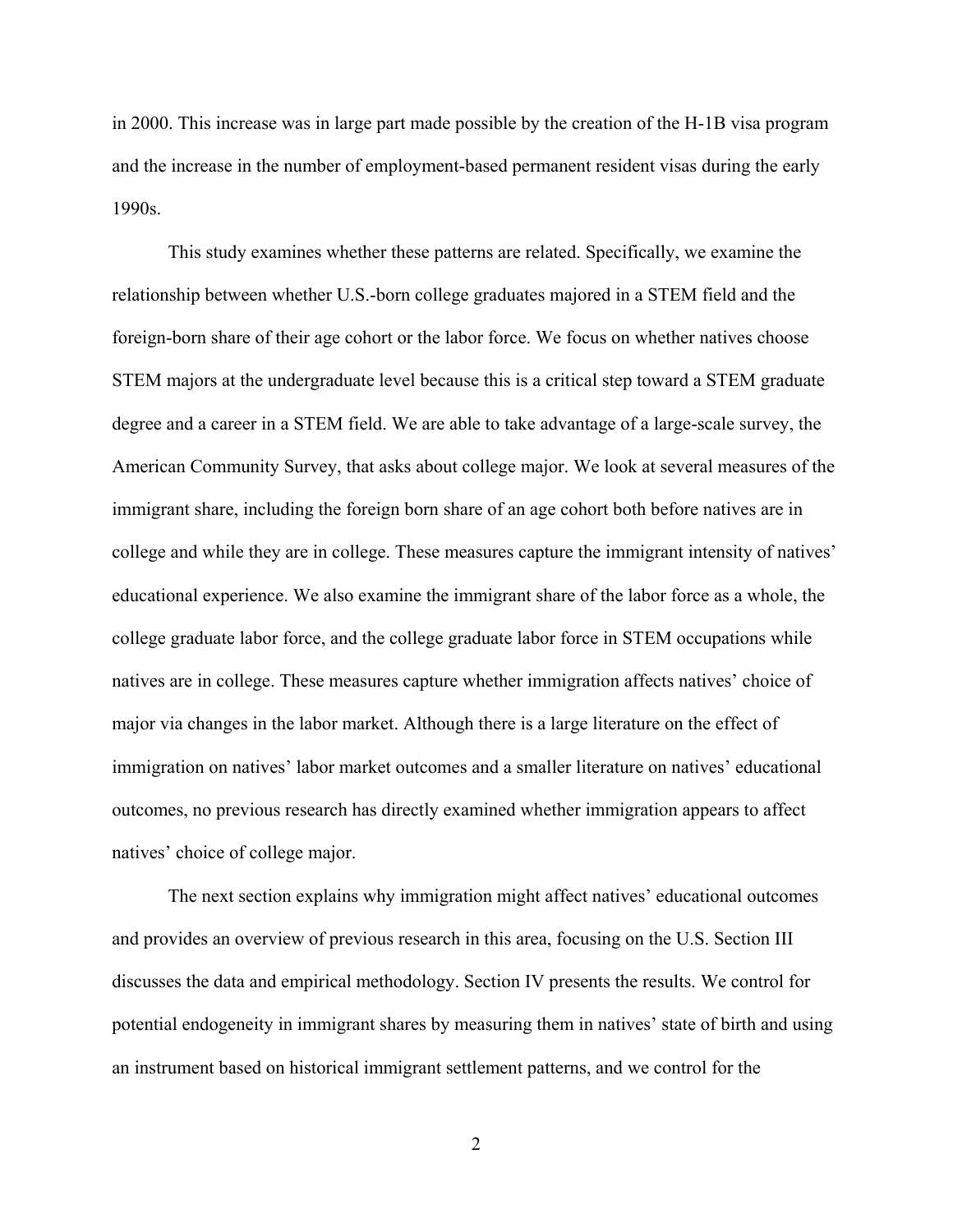attractiveness of STEM jobs using measures of the proportion of college graduates in a state working in STEM occupations, wages of those jobs relative to non-STEM jobs, and the 10-year changes in those measures. The results suggest that immigration reduces the fraction of natives who major in a STEM field, although the estimated effect is small. This result is largest for the immigrant share of young adults enrolled in higher education and is concentrated among non-Hispanic whites; female Asian natives also appear to be less likely to major in a STEM field as immigrant shares increase. Section V concludes with a discussion of limitations of this study and directions for future research.

### **II. Literature Review and Theoretical Background**

1

 Immigration can theoretically have a positive or negative effect on natives' educational outcomes, and effects can occur through several channels. First, immigrants may compete directly with natives for educational resources. Immigration may crowd out natives from education in the short run if the supply of education is not perfectly elastic. In the medium to long run, however, larger inflows of immigrant students may lead to more course offerings and new or larger programs, particularly since foreign students tend to boost college revenues. Relatedly, immigration may affect the quality of education. Immigrants may require intensive English language instruction, for example, so attending K-12 school with immigrants may lower natives' level of human capital or its return. On the other hand, foreign students attending U.S. universities tend to be among the better students in their home country, and immigrants often outperform their U.S-born peers at the K-12 level.<sup>3</sup> Attending school with high-achieving

<sup>&</sup>lt;sup>3</sup> For studies comparing educational outcomes among foreign- and U.S.-born K-12 students, see Schwartz and Stiefel (2006) and references therein.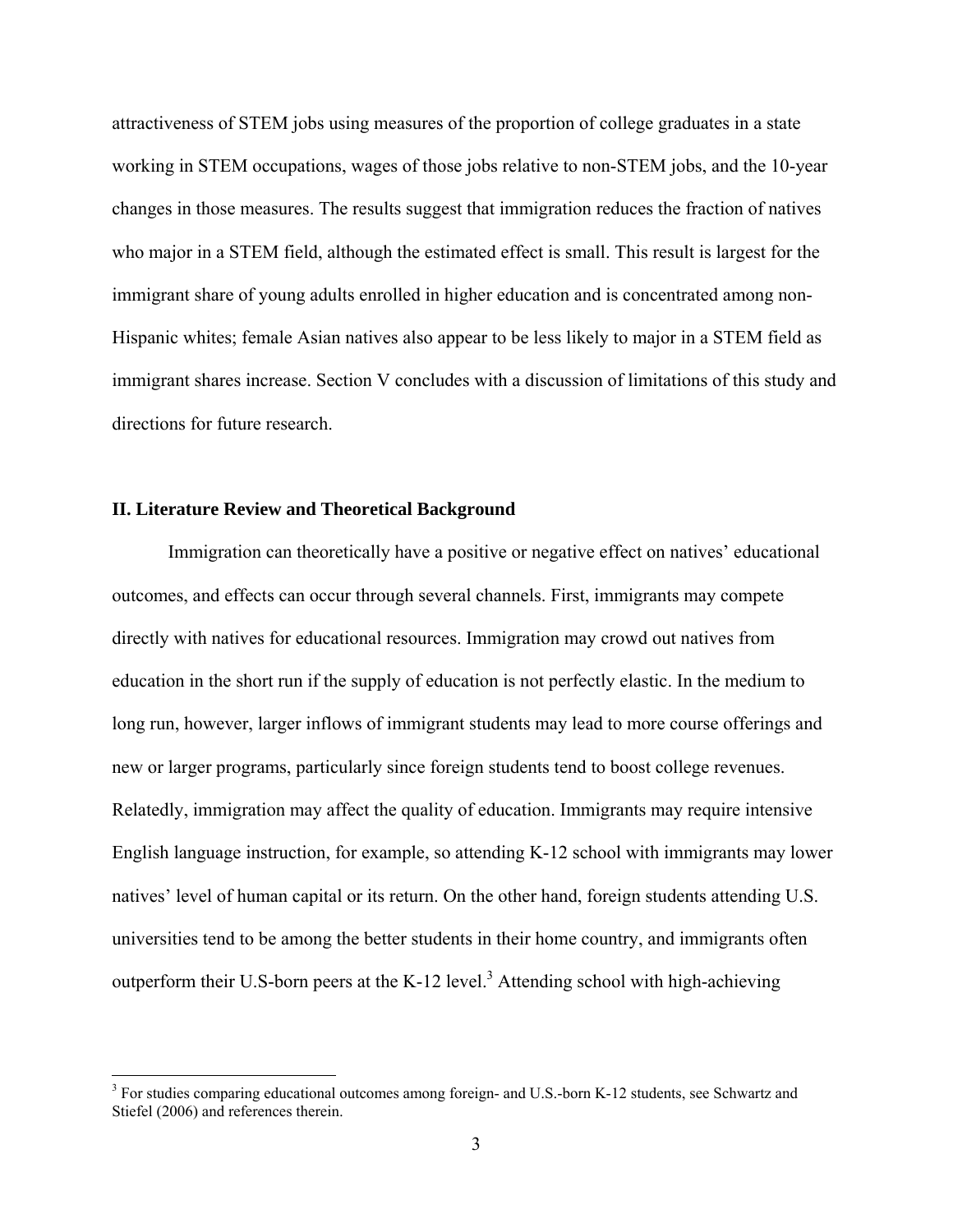immigrants may increase the quality of natives' education through peer effects and other spillovers.

 The labor market is another channel through which immigration may affect the return to human capital and hence natives' educational outcomes. Immigrant inflows that do not mirror the education or skill distribution among natives are likely to change the return to human capital, particularly in the short run when natives' education and skill levels are fairly fixed. Natives have an incentive to acquire additional human capital if immigrants have lower skill levels, on average, than natives and immigration therefore increases the return to skill; the converse is true if immigrants have higher skill levels than natives. Such endogenous changes in human capital will dampen the adverse labor market effect of immigration.<sup>4</sup>

 The empirical evidence on how immigrant inflows affect U.S. natives' educational outcomes is mixed. Hunt (2012) finds that higher immigrant population shares, particularly of immigrants who have not completed high school, when natives are aged 11-17 increase natives' high school completion; the effect is largest among blacks and is not significant among U.S.born Hispanics. Betts (1998) suggests that immigration has a negative effect on black and Hispanic natives' high school completion, in contrast. Betts and Lofstrom (2000) similarly find that natives' years of schooling completed and probability of completing high school are negatively related to the immigrant share of their age cohort for all races/ethnicities. Chin, Daysal, and Imberman (2012) find that bilingual education programs, which typically place limited-English-proficient (LEP) students in separate classrooms, appear to have positive spillovers onto non-LEP students' scores on standardized tests, suggesting that attending school

<sup>&</sup>lt;sup>4</sup> Chiswick (1989) and Eberhard (2012) present formal models with simulations for the United States suggesting that immigration affects natives' human capital accumulation, which dampens immigration's labor market effect.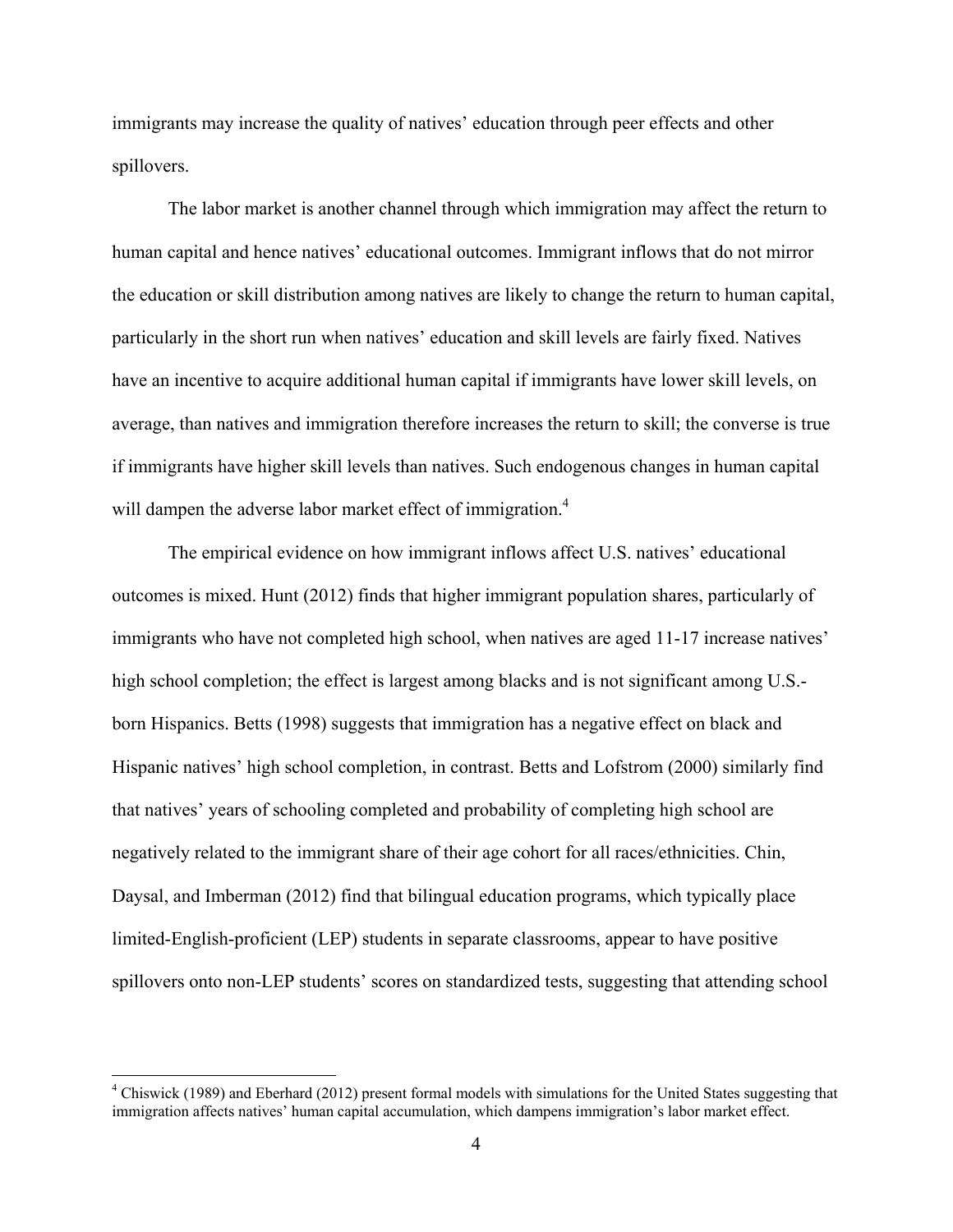with some groups of immigrants may adversely affect natives.<sup>5</sup> Neymotin (2009) finds that immigration does not adversely affect natives' SAT scores or their likelihood of applying to selective colleges.

 Results are also mixed for higher education. Betts and Lofstrom (2000) find a positive relationship between blacks' college completion and the immigrant share of their age cohort. Jackson (2011) finds that increases in the number of foreign-born college students do not affect the fraction of natives enrolled in college while increases in the ratio of low- to high-skilled immigrants in the labor force boost natives' college enrollment. Immigration also may affect what institutions natives attend. Hoxby (1998) finds that foreign students displace black and Hispanic natives from selective colleges but not from other colleges. At the graduate level, Borjas (2007) concludes that foreign graduate students appear to crowd out white male natives.

 Turning to the choice of major, there are several reasons why immigration might reduce the likelihood that college graduates majored in a STEM field. First, immigrants may compete with natives in the same age cohort for educational resources. When natives attend school with more immigrants, natives' academic preparedness in math and science may decline, either absolutely or relative to immigrants, resulting in natives being less willing or able to major in STEM fields. For example, attending K-12 school with more immigrants who need intensive English education may reduce the quantity or quality of math and science preparation that natives receive, reducing the likelihood they ultimately major in those fields in college. Levine and Zimmerman (1995) show that high school preparation in math and, to a lesser extent, in

 $<sup>5</sup>$  Brunello and Rocco (2011) find a negative relationship between natives' test scores and the immigrant share of</sup> pupils across 27 developed countries. The effect is greatest for natives with a disadvantaged parental background. Gould, Lavy, and Paserman (2009) find a negative effect of the immigrant share in the fifth grade on whether natives pass a high school matriculation exam in Israel. Jensen and Rasmussen (2011) find that children's math test scores are negatively related to immigrant shares in school in Denmark. Schwartz and Stiefel (2011) find a negative (positive) relationship between natives' test scores and the immigrant share in the school (class) for children in third through eighth grade in New York City public schools.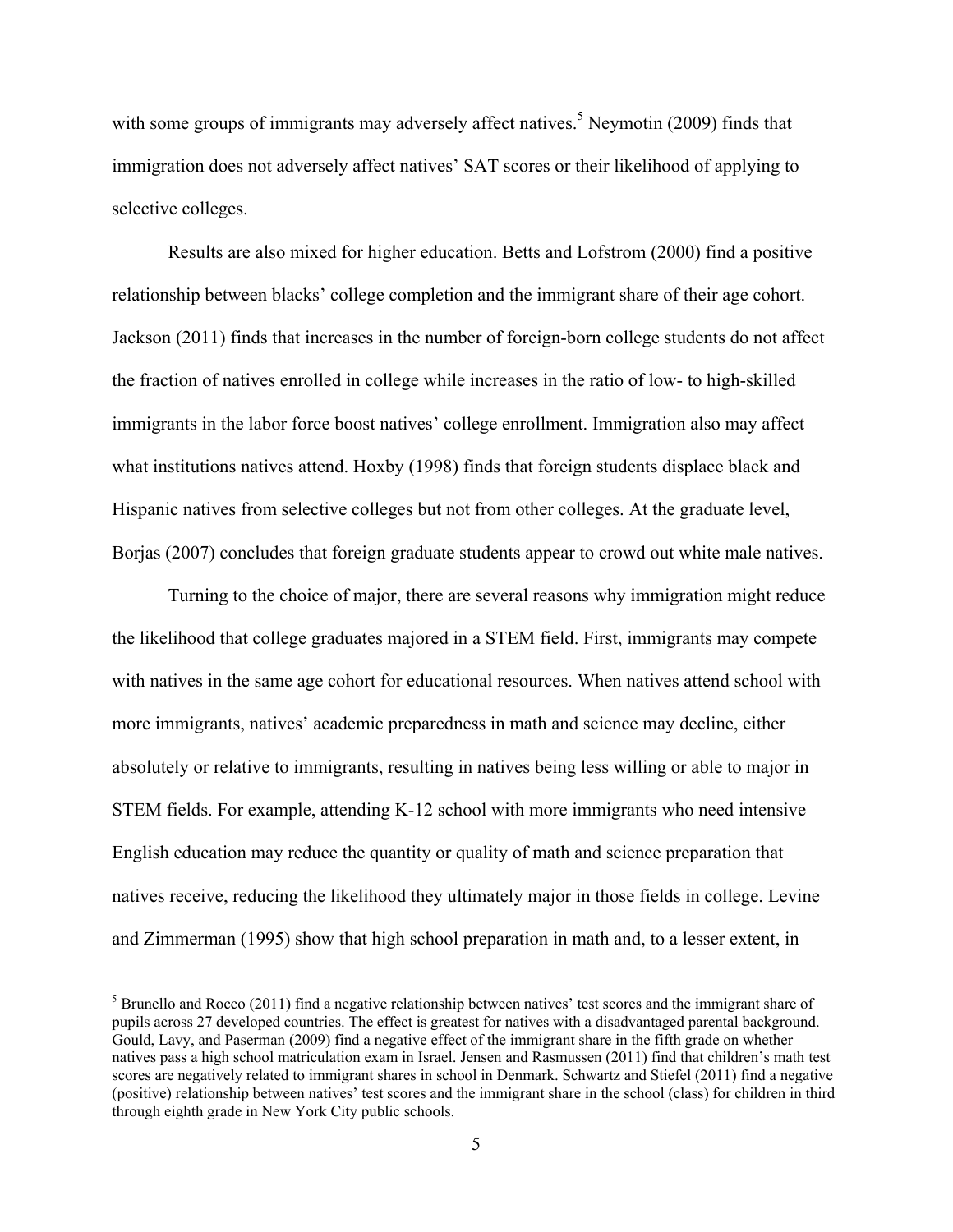science affects the likelihood of majoring in a technical field in college. Alternatively, attending K-12 school or college with more immigrants may increase the competition for high grades in math and science classes. Barnett, Sonnert, and Sadler (2012) report that immigrants earn higher grades, on average, than U.S. natives in college calculus classes, which are crucial gateway courses for STEM majors. Natives who move down in the grade distribution may be less likely to major in STEM fields.

 Even if the distributions of immigrants and natives by ability or achievement are the same, immigration may reduce natives' academic preparedness if educational resources are relatively fixed. At the K-12 level, dividing fixed resources across more students may reduce the average student's preparedness and ultimately reduce the likelihood of majoring in a STEM discipline. At the college level, immigrants may crowd natives out of STEM majors if the number of slots available is inelastic in the short run.<sup>6</sup> For example, natives may have more difficulty getting into necessary introductory math and science classes their first year of college as the number of foreign-born college students increases. Natives may become more likely to major in other disciplines as a result. Bettinger (2010) reports that students who take more STEM classes their first semester of college are more likely to persist in STEM majors, although the direction of causality is unclear.

 Second, immigration may reduce the relative returns to STEM occupations, reducing the incentive for natives to major in those disciplines. Expected returns affect students' choice of college major (e.g., Arcidiacono, Hotz, and Kang 2012). Inflows of highly skilled immigrant workers trained in STEM fields may reduce earnings or employment opportunities in STEM occupations. Students also may perceive higher immigrant shares in their own age cohort as

<sup>&</sup>lt;sup>6</sup> Bound and Turner (2007) suggest that the supply of higher education is inelastic. College enrollment and completion rates drop substantially as the size of a cohort at age 18 increases.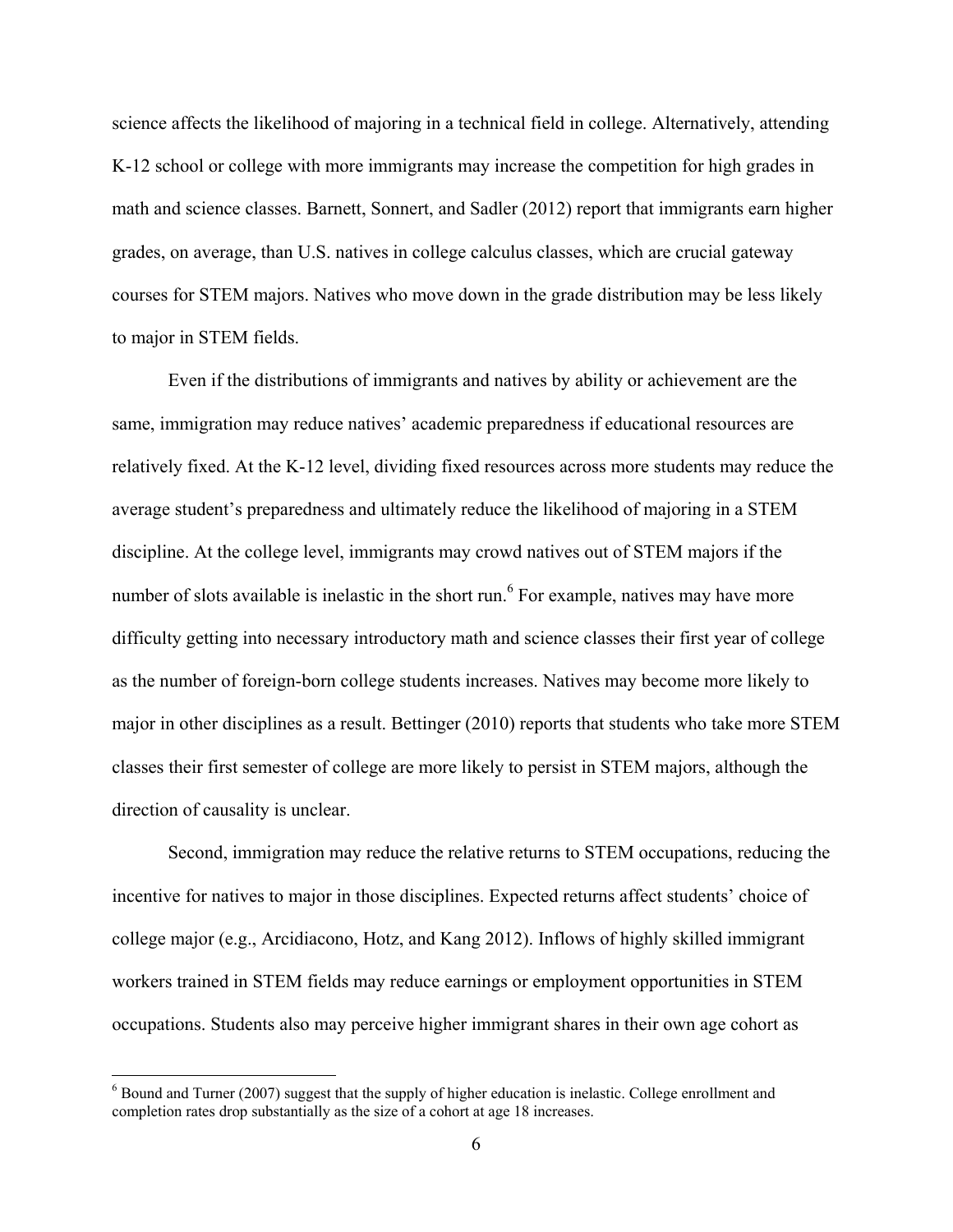increasing the competition for STEM jobs in the future, reducing their willingness to major in STEM disciplines. The literature on the effect of immigration on natives' earnings and employment is hotly divided, with some studies finding evidence of substantial negative effects among college graduates (e.g., Borjas 2003) and other studies finding little evidence of adverse effects (e.g., Ottaviano and Peri 2011).

 The high concentration of immigrants in STEM fields may affect natives' willingness to major in STEM fields even if labor market outcomes, educational opportunities, and natives' academic preparedness do not change as a result of immigration. Natives may perceive STEM fields as primarily filled by immigrants and therefore be less inclined to major in them. Natives may have difficulty finding role models "like them" in STEM fields as the proportion foreign born increases in those fields.<sup>7</sup> Almost 29 percent of college graduates living in the U.S. who majored in a STEM field are foreign born, versus 13 percent of non-STEM majors.<sup>8</sup>

 Alternatively, immigrant inflows may boost the likelihood that natives major in a STEM field. Immigrant inflows, particularly of highly skilled immigrants, may put pressure on schools to increase educational resources in math and science. Immigrants and their children may have positive peer effects on other natives. Larger inflows of foreign students who study STEM fields may cause universities to increase the size or quality of their STEM programs, resulting in more natives majoring in those fields.

<sup>&</sup>lt;sup>7</sup> Having foreign-born professors may matter as well. Rothstein (1995), Bettinger and Long (2005), and Hoffman and Oreopoulos (2007) find that women's performance is positively related to having a same-sex professor, although the effects are small. Borjas (2000) finds that student performance in undergraduate economics principles classes is negatively related to having a foreign-born teaching assistant.

Authors' calculations from the 2009-2011 ACS on college graduates ages 25-65.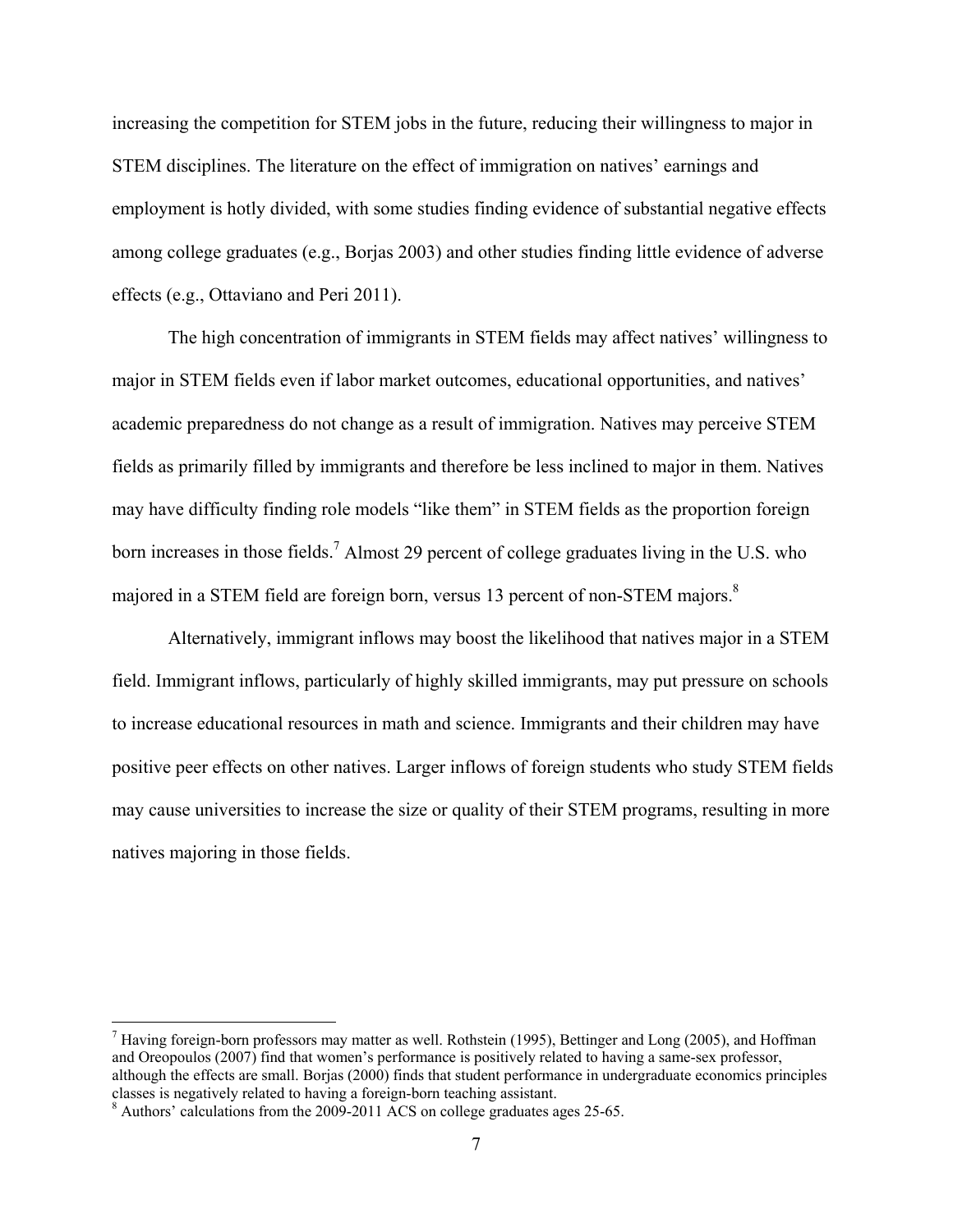#### **III. Data and Methodology**

#### **A. Data**

 $\overline{a}$ 

 We use data from the 2009-2011 American Community Surveys (ACS) together with immigrant shares derived from decennial Censuses. The ACS is a large-scale survey that replaced the long-form decennial Census but is conducted every year. The ACS asks about demographic characteristics and labor market outcomes. Since 2009, it has asked respondents who have at least a bachelor's degree to report their college major. We examine only U.S.-born respondents who hold at least a bachelor's degree.<sup>9</sup> We classify those who report majoring in biology and life sciences, physical sciences, engineering, computer and information sciences, or mathematics and statistics as STEM majors.

 The main advantage of the ACS is that it offers very large, nationally-representative samples of multiple cohorts. However, it does not have data on important factors that are related to the choice of college major, such as family background and academic ability.<sup>10</sup> Other datasets that do include such measures, such as the Baccalaureate and Beyond Studies and the National Longitudinal Surveys of Youth, have much smaller samples. The large sample sizes in the ACS allow us to look at racial and ethnic subgroups. This is important since blacks and Hispanics, along with women, are underrepresented among STEM majors and are disproportionately likely to switch from a STEM major to a non-STEM major (Griffith 2010). Blacks and Hispanics also disproportionately attend K-12 schools with other minority students, including immigrants (Orfield, Kucsera, and Siegel-Hawley 2012). Meanwhile, Asians are overrepresented among STEM majors, making them an interesting group to examine.

<sup>&</sup>lt;sup>9</sup> We term people who have at least a bachelor's degree "college graduates" throughout; all measures of college graduates shown here include people who hold an advanced degree as well as people who only hold a bachelor's degree.

<sup>&</sup>lt;sup>10</sup> Altonji, Blom, and Meghir (2012) provide an overview of the relatively sparse literature on the determinants of college majors.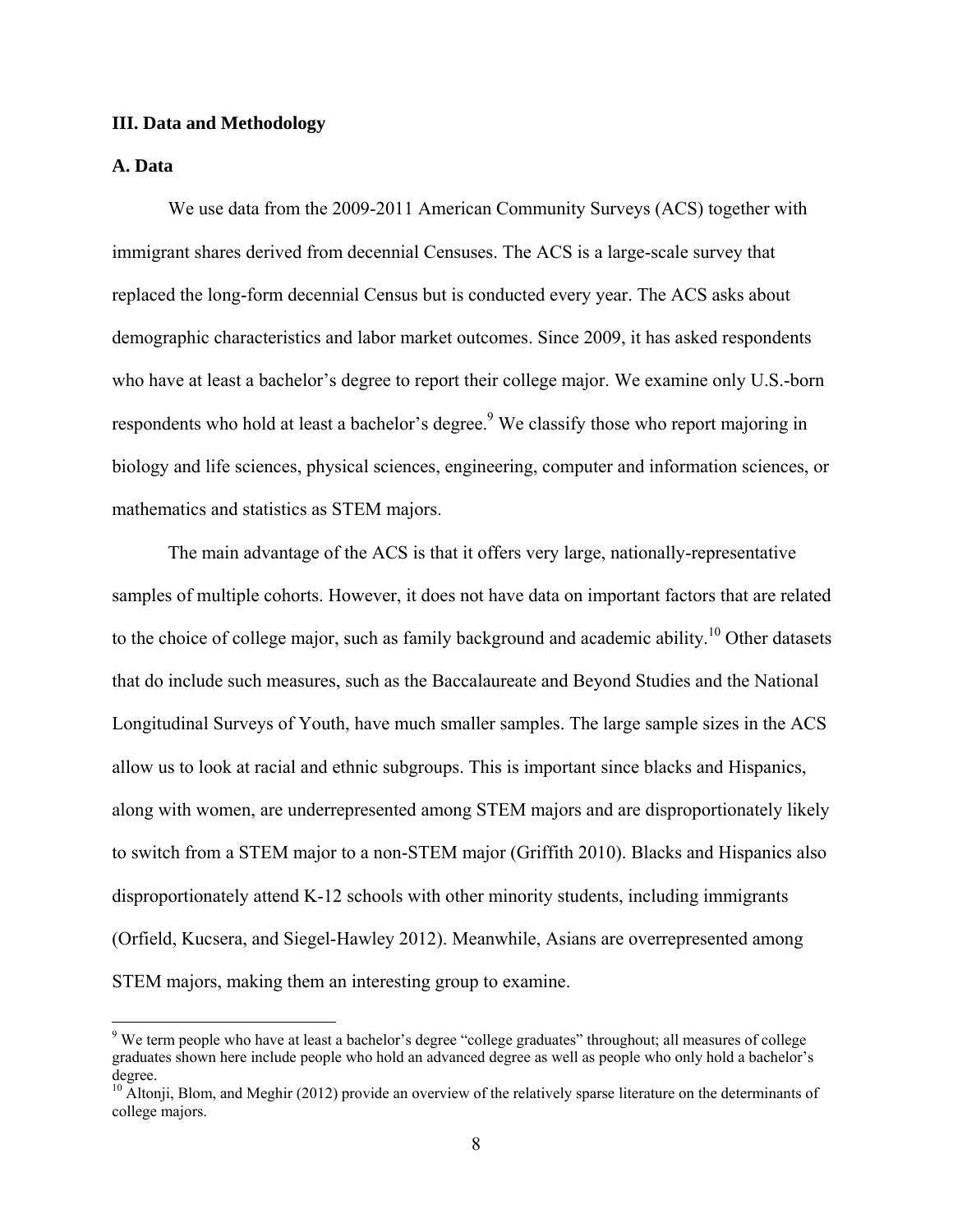We examine four 5-year age cohorts in the ACS. The cohorts are all U.S.-born college graduates aged 28-32, 38-42, 48-52, and 58-62 in the 2010 ACS (one year younger for the 2009 ACS, and one year older for the 2011 ACS). These cohorts were chosen because they were aged 18-22, or approximately college age, when a decennial Census was conducted. For example, people aged 28-32 in the 2010 ACS were aged 18-22 at the time of the 2000 Census, and those aged 58-62 in the 2010 ACS were aged 18-22 at the time of the 1970 Census.

 Figure 1 shows the proportion of U.S.-born college graduates who majored in a STEM field by the year in which they were age 22, the modal age at college graduation. This proportion rose from 1974 until 1986 and has been fairly flat since the mid-1990s. The increase in the 1970s and early 1980s likely reflects the emphasis on science and math while these age cohorts were in school (the "Sputnik generation"). The Internet boom of the late 1990s did not have a major effect on the proportion of STEM majors; if it led students to switch from science to computer science majors, that would be not be discernible here.

 Figure 1 also shows an estimate of the foreign-born proportion of U.S. college graduates who majored in a STEM field.<sup>11</sup> This measure only includes people living in the U.S. at the time of the ACS and so will miss any foreign students who have returned home. It does not include immigrants who are earned their bachelor's degree abroad and subsequently moved to the U.S. This immigrant share rose fairly steadily from the mid-1970s until 1995 and shows a slight downward trend since then. The downward trend may be due to the U.S. attracting fewer foreign students who want to study STEM fields or to fewer foreign students remaining in the U.S. after receiving a bachelor's degree in STEM. The difficulty foreign students experienced getting visas after 9/11 and the expansion in other countries' higher education systems in recent years may

 $11$  Based on reported age and year of arrival in the U.S., immigrants who have a bachelor's degree or higher and arrived in the U.S. by age 20 are assumed to be U.S. college graduates. National Science Foundation data on degree recipients groups together U.S. citizens and permanent residents.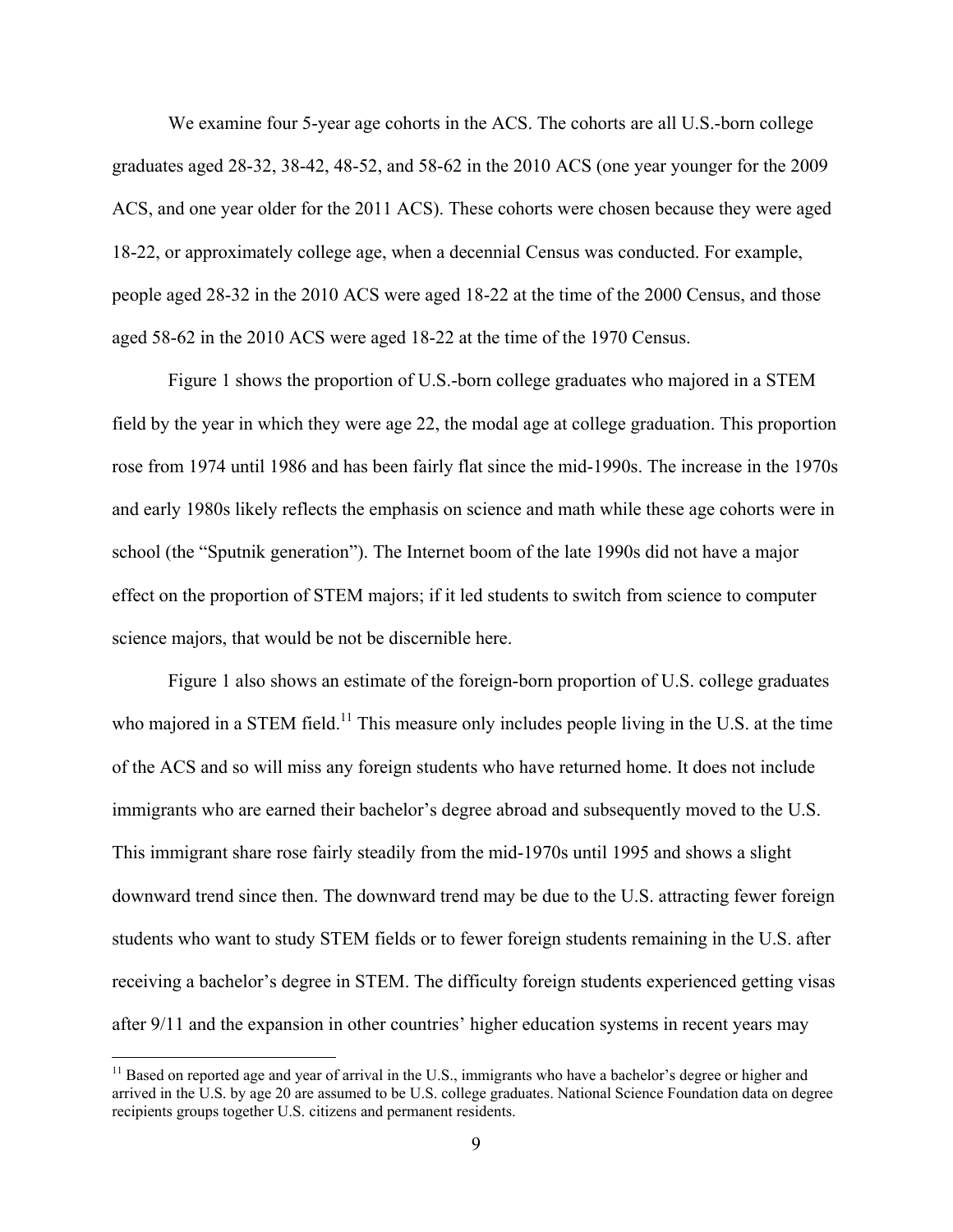have contributed to fewer foreign students earning bachelor's degrees in STEM in the U.S. The Great Recession of 2007-2009 and relatively strong economic growth in China and India may have led to a decline in the number of foreign-born STEM graduates staying in the U.S.

 The top row of Table 1 reports the fraction of native college graduates who majored in a STEM field for the four cohorts we examine. This fraction reflects the pattern shown in the figure—it is higher for the cohort who were college age in 1980 than for the 1970 cohort, and it is lower for the 1990 and 2000 cohorts than for the 1980 cohort. The rest of the analysis focuses on college graduates in these four college cohorts and how the probability that they majored in a STEM field is related to immigrant shares.

 We created five measures of immigrant shares from the 1970-2000 decennial Censuses. The first is the share of the age cohort—the population aged 18-22—that is foreign born. Immigrants who report arriving in the U.S. in the five years prior to the Census are not included in the construction of this variable so that it approximates the immigrant intensity of U.S. natives' K-12 educational experience and does not capture immigrants who arrived as undergraduates or graduate students.<sup>12</sup> The second immigrant share variable is the share of the age cohort that is enrolled in college at the time of the decennial Census.<sup>13</sup> This measure captures the immigrant intensity of U.S. natives' college educational experience. Since 1950, college students have been instructed to give their current residence, not their parents' residence, in the Census if they live in campus or off-campus housing instead of with their parents. Foreign

 $12$  Because the Census stopped asking about parents' place of birth in 1970, we cannot examine the proportion of the age cohort that is second generation (the children of immigrants). We also cannot distinguish second generation immigrants from the children of U.S. natives in the ACS.

<sup>&</sup>lt;sup>13</sup> The Census educational categories and questions have changed over time. The 1990 Census does not ask about grade attending, so we classify people ages 18-22 who are enrolled in school and are at least high school graduates as enrolled in college; we classify people in the 2000 Census in the same manner for comparability. For the 1980 and earlier Censuses, which did not ask specifically about high school graduation, we classify people are 18-22 who report being at least college undergraduates as college undergraduates; less than 3 percent report being in graduate or professional school.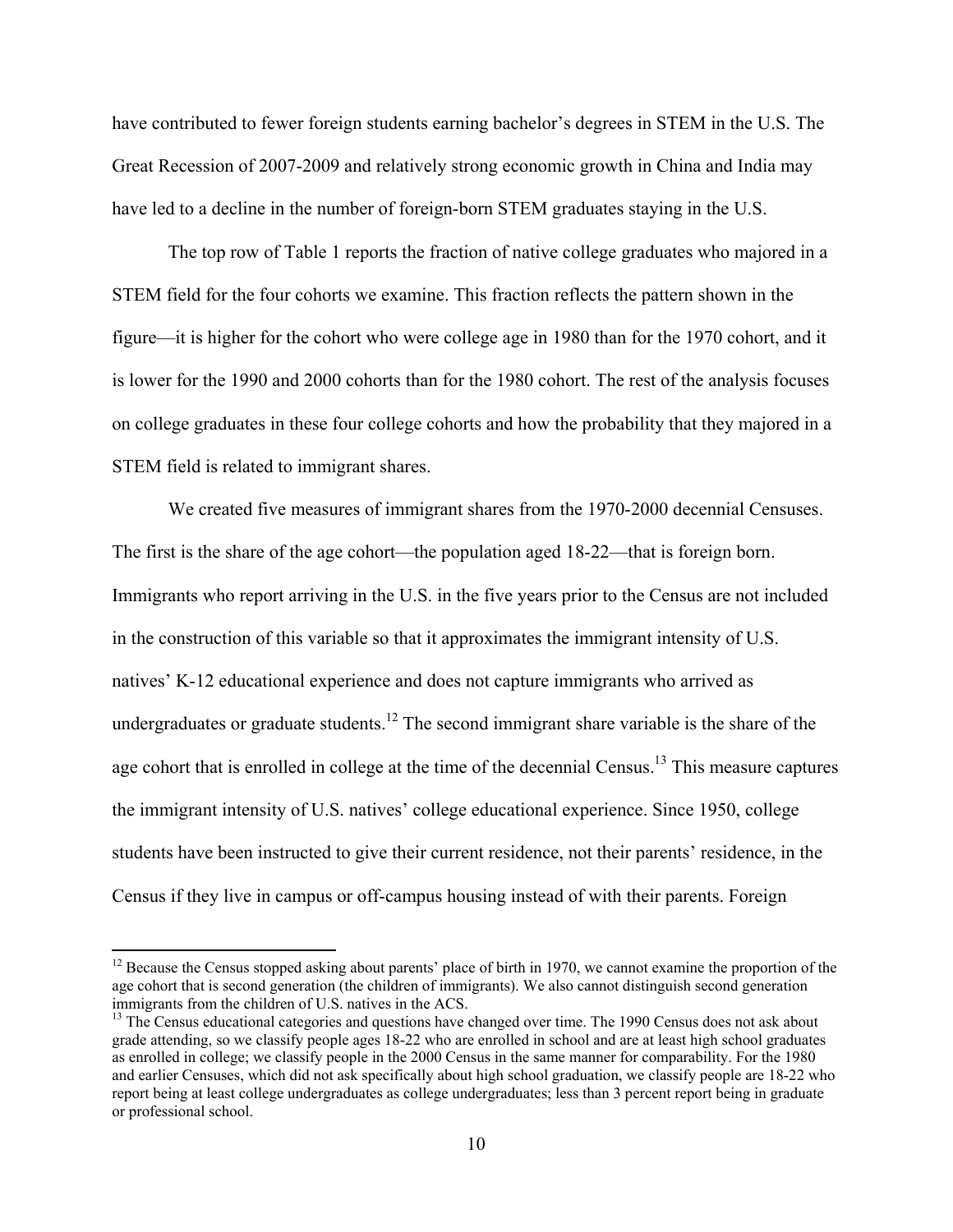students studying in the U.S. are instructed to answer the Census with their household location in the U.S. (Cork and Voss 2006).

 The other three immigrant share variables measure immigrant shares of the labor market when natives were in college. The first of these variables is the foreign-born share of the overall labor force that is foreign born. The second is the foreign-born share of college graduates in the labor force. This measure may more closely reflect any effect of immigrant competition in the labor market on natives' choice of college major than the overall immigrant share of the labor force since our ACS sample only includes college graduates.<sup>14</sup> The last measure is the foreignborn share of college graduates working in STEM occupations. This measure most directly captures any effect of competing with immigrants for STEM jobs. However, this measure will not capture immigrants (or natives) with STEM degrees who are not working in STEM fields.

 All five immigrant share measures increase across the college cohorts, reflecting the general increase in the foreign-born fraction of the U.S. population since the 1960s. In 1980 and later, the immigrant share is slightly higher for the labor force as a whole (Table 1, row 4) than for the college graduate labor force (row 5). This reflects the disproportionate and growing share of immigrants who have relatively little education, predominately immigrants from Latin America who have not graduated from high school. However, the gap is not large, which is consistent with the overrepresentation of immigrants at both ends of the education distribution; immigrants are both much more likely than natives to have not graduated from high school and more likely to have a college degree. The immigrant share is highest when looking at college graduates who work in STEM occupations (row 6). This is not surprising since the share of STEM majors is about twice as high among foreign-born college graduates as among U.S. native

<sup>&</sup>lt;sup>14</sup> We use the IPUMS categories of four or more years of college to indicate college graduates in the Censuses. In the 1990 and 2000 Censuses, this only includes people who report having at least a bachelor's degree.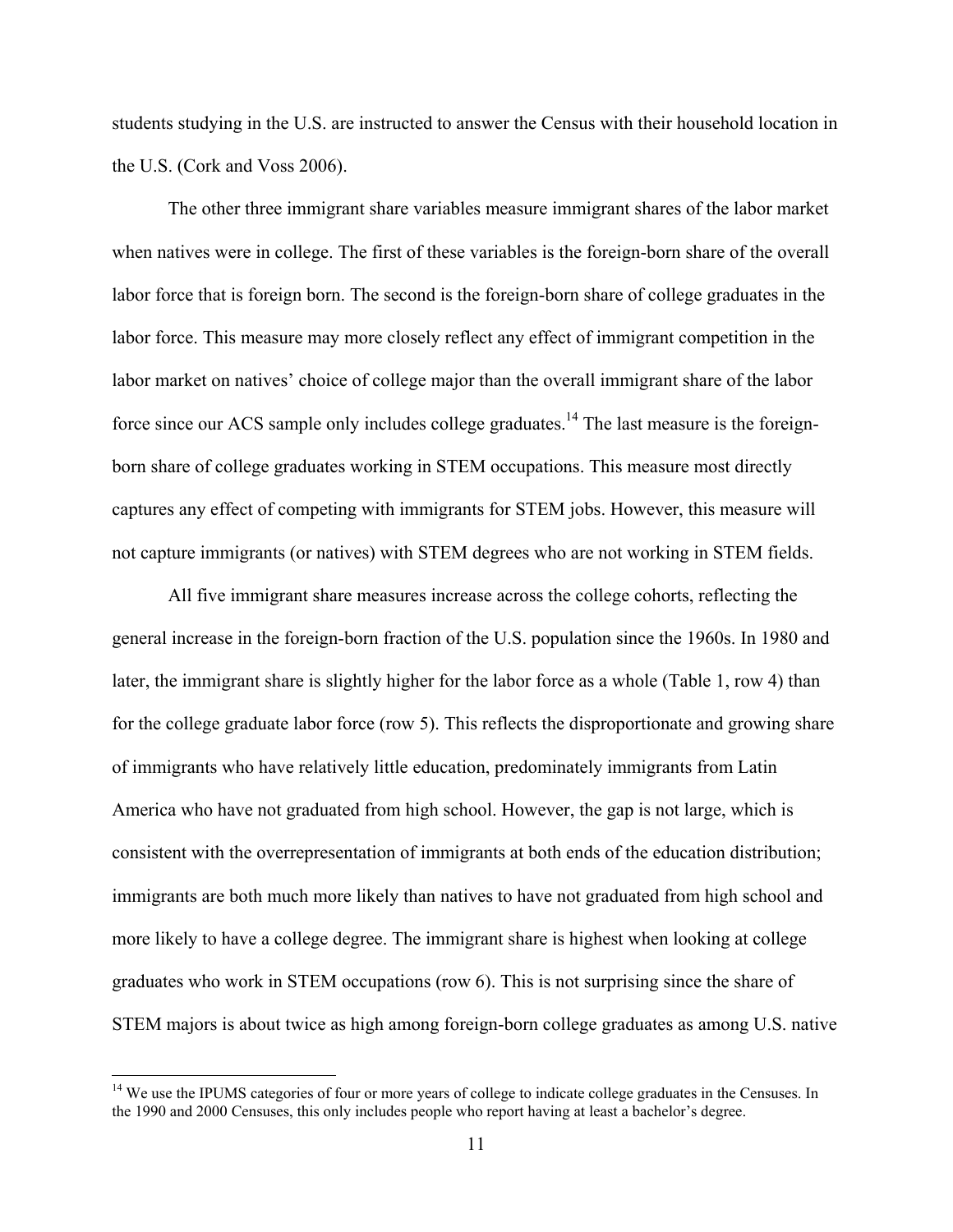college graduates of the same age. The immigrant share is lowest for the measure of the age cohort, excluding recent immigrants (row 2). This reflects the fact that most people who immigrate do so as adults, not as children.

 The five immigrant share measures are created from the decennial Censuses at the state level. We merge the immigrant share measures with the ACS data by individuals' cohort and their state of birth, which is the only place of residence available in the ACS data besides current place and place one year ago. Other studies similarly use state of birth to examine state-level variables related to education.<sup>15</sup> Using state of birth avoids endogeneity bias that would arise if immigration affects natives' place of high school or college attendance. Because only about 80 percent of people go to high school in their state of birth (and about 65 percent to college in their state of birth), the estimates below likely underestimate any effect of immigration on natives' college major.

 Some of the analysis below stratifies the sample on race and ethnicity. The relationship between college major and immigrant shares may differ across races and ethnicities for several reasons. Differences in average K-12 school quality may make some groups less or more sensitive to the immigrant share. Because they have higher average family incomes, non-Hispanic whites and Asians may attend schools that provide better preparation in math and science and therefore may be less affected than blacks and Hispanics by the immigrant share. The effect of the immigrant share may differ between second-generation natives (the children of immigrants) and third- and higher generation natives. Hispanic and Asian natives are more likely to be the children of immigrants than non-Hispanic whites and blacks. Because the immigrant share variables are measured at the state level, they may not fully capture differences in the

<sup>&</sup>lt;sup>15</sup> Studies using state of birth to proxy for state of high school attendance include Card and Krueger (1992), Dynarski (2008), and Bound, Hershbein, and Long (2009). Dynarski (2008) notes that about 20 percent of highschool-age youth live outside their state of birth.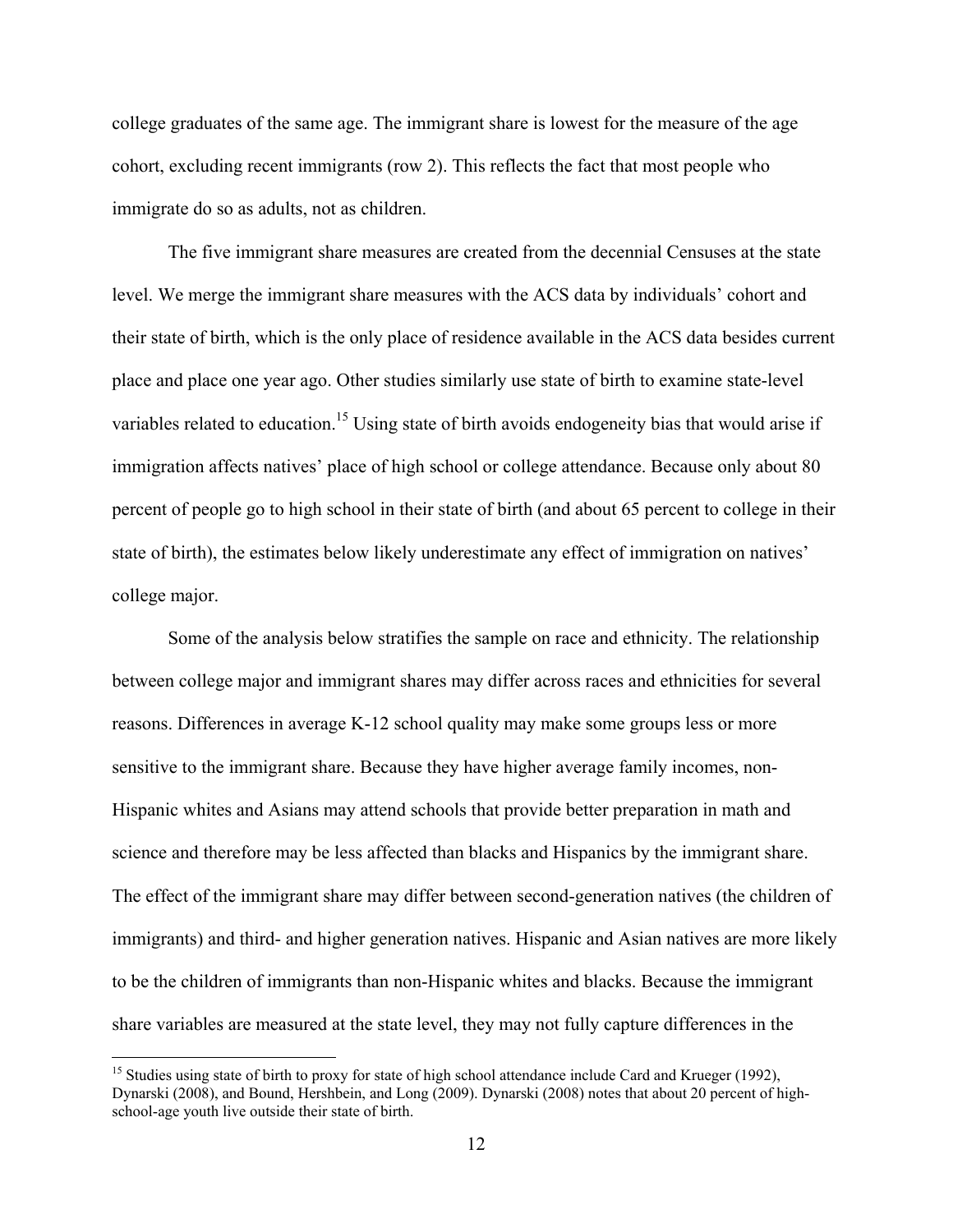immigrant share of the K-12 or college education experiences of different groups. Blacks and Hispanics are likely to attend K-12 schools with higher immigrant shares than are non-Hispanic whites.

 Asians are about twice as likely as other groups to major in a STEM field, as Table 2 reports. The fractions of Asians and blacks who majored in a STEM field have increased the most over time, although the fraction of Asians majoring in a STEM field was unchanged between the 1990 and 2000 college cohorts. The black-white gap in the fraction majoring in a STEM field has narrowed over time.

 Table 3 shows the characteristics of STEM and non-STEM majors for our four college cohorts. The fractions of STEM majors that are black, Asian, and Hispanic have increased over time. This reflects increases in these groups' population shares and college graduation rates. The fraction of STEM majors who are female has increased over time as well, but women continue to be underrepresented among STEM majors. There are no major differences between STEM and non-STEM majors in the sample means of the immigrant share variables, indicating no systematic differences between STEM and non-STEM majors in their distribution across states of birth.

#### **B. Empirical Methodology**

 We use linear probability regressions to examine the relationship between whether U.S. born college graduates majored in a STEM field and the various measures of the immigrant share. The basic regression model is

 $STEM_{ist} = \alpha + \beta ln(Immigrant Share)_{st} + \delta Characteristics_{ist} + \theta Labor Market_{st}$ 

 $+ \sigma State_s + \tau Cohort_t + \varepsilon_{ist}.$  (1)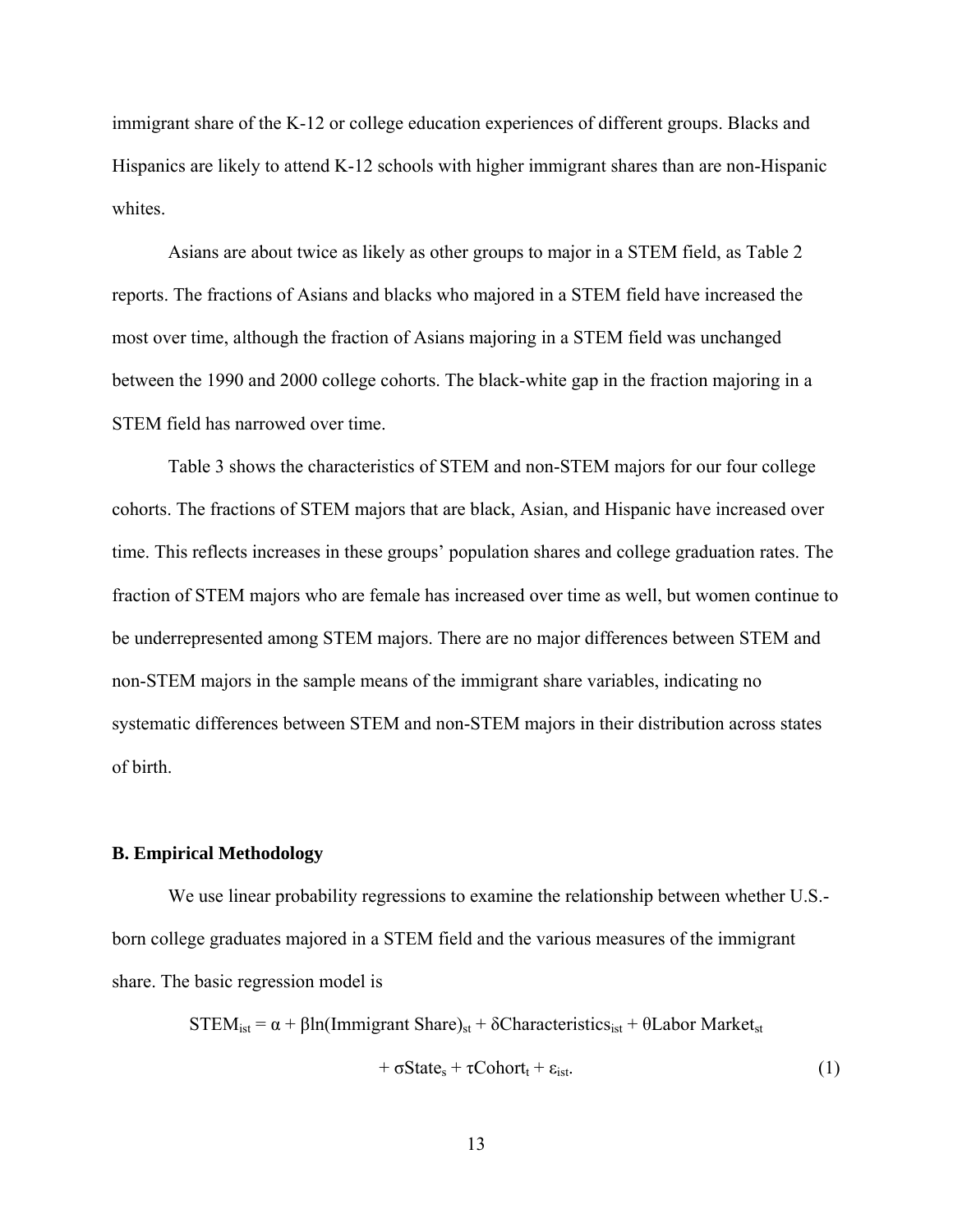The dependent variable equals one if individual *i* who was born in state *s* and cohort *t* majored in STEM; the ACS sample is conditioned on having graduated from college. *Immigrant Share* is one of the five immigrant share variables described above; only one of these measures is included at a time because they are highly collinear. Again, these variables are measured when individuals were aged 18-22 and are for the state of birth. *Characteristics* includes age and its square, a dummy variable for females, and dummy variables for race/ethnicity (black, Hispanic, Asian, and other are the mutually exclusive categories, with non-Hispanic whites as the omitted category). These variables control for systematic differences in the probability of majoring in a STEM field across sexes and races/ethnicities.

 The relative attractiveness of STEM jobs may influence students' decision whether to major in a STEM field. We control for the relative attractiveness of STEM jobs by including variables that measure the fraction of college graduates who are employed in STEM occupations (versus non-STEM occupations) in the state, the change in that fraction during the past 10 years, the ratio of log average annual income of college graduates working in STEM occupations to log average annual income of college graduates working in non-STEM occupations in the state, and the change in that ratio during the past 10 years. These measures of the relative labor market attractiveness of STEM jobs are calculated from the decennial Censuses.

 The regressions also include state and cohort fixed effects. The state of birth fixed effects control for unobservable factors that are specific to a state but constant over time, such as proximity to international borders, size, and climate. The cohort fixed effects control for unobservable factors that are specific to a college cohort, such as changes in the national labor market and the economy and changes in the national emphasis on math and science education. The standard errors are robust and clustered on the state and cohort.

14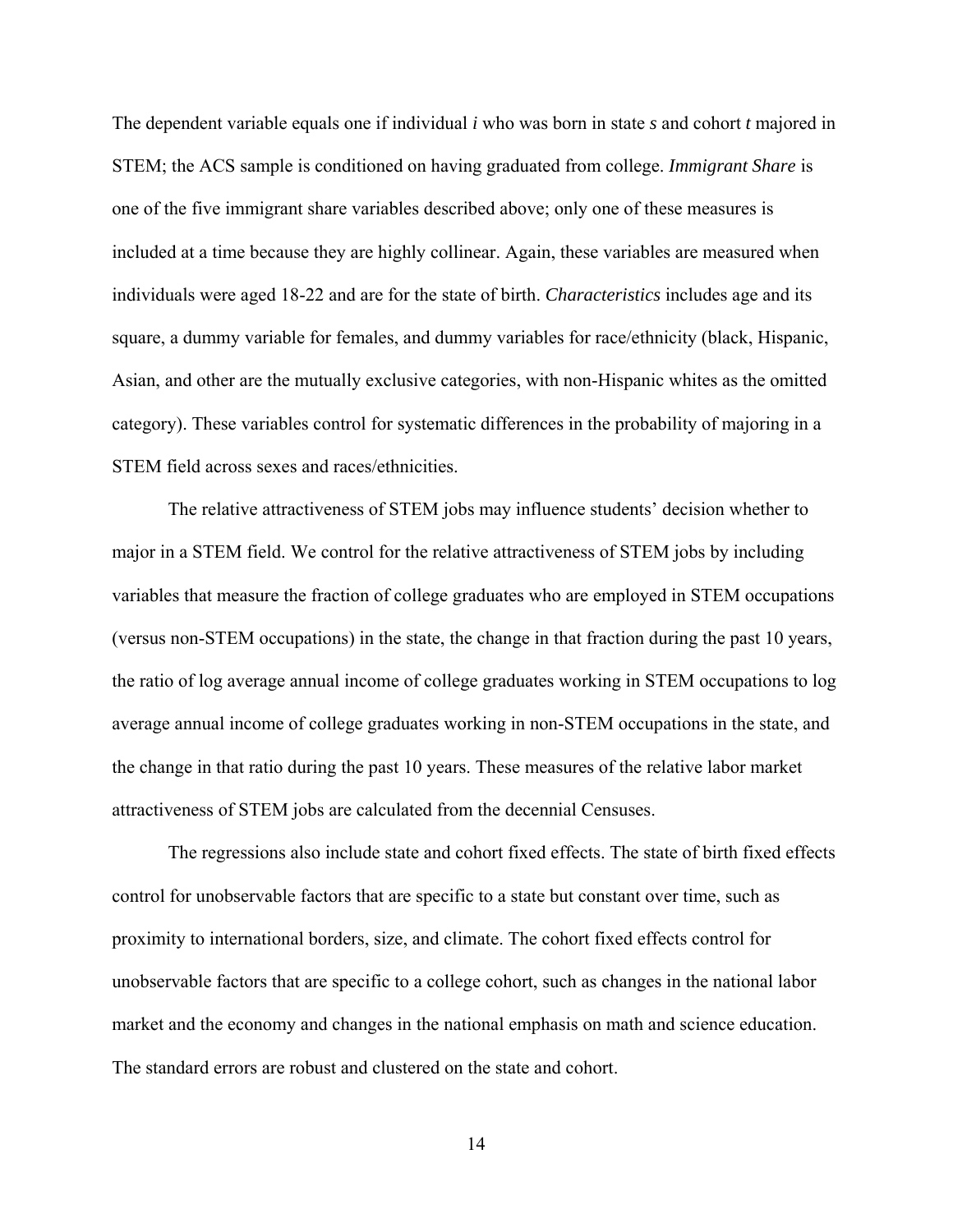An important concern about the regression model is whether immigrant shares are exogenous. Factors that affect the propensity of immigrants (and natives) to live in a state may also affect whether natives from a state opt to major in STEM fields. Labor market shocks, such as the Internet boom in Silicon Valley in the 1990s, may attract immigrants to a state and also make natives from that state more interested in majoring in a STEM field. If our measures of the relative attractiveness of STEM jobs do not fully control for this, ordinary least squares (OLS) estimates would display a positive bias. The OLS estimates also would be biased upwards if immigrants are attracted to states with educational systems that put more emphasis on math and science. However, there are reasons why the OLS estimates may have a negative bias. First, the immigrant share may increase if firms bring in foreign workers because not enough college graduates major in STEM fields. Second, natives whose children disproportionately major in STEM fields in college (i.e., natives who themselves work in STEM occupations) may move away from states that are receiving large numbers of immigrants.

 We control for the potential endogeneity of the immigrant share by using an instrumental variable. Our instrument is based on immigrants' historical settlement patterns. Immigrants tend to settle in the same areas as earlier immigrants from their country of origin (although this tendency lessened in the 1990s as immigrants moved to new destinations in the South and West, as discussed in Massey (2010)). Our instrument is based on reallocating immigrants across states based on their distribution, for 16 countries or regions of origin, across states 10 years before.<sup>16</sup> Specifically, we calculate the predicted immigrant share in state *s* in Census year *t* as

Predicted immigration 
$$
s_{\text{tr}}^j = \frac{\sum_{j=1}^{16} \text{Number of immigrants } i \cdot \% \text{ of immigrants living in } s_{\text{tr}}^j}{\text{Population}_{\text{st}}}
$$
 (2)

<sup>&</sup>lt;sup>16</sup> The 16 countries or regions are the U.K together with Canada, Australia, and New Zealand; Ireland; Germany; Poland; Russia/USSR; other Europe; Mexico; Central America; South America; Cuba; other Caribbean; China; India, the Philippines; other Asia; and the rest of the world.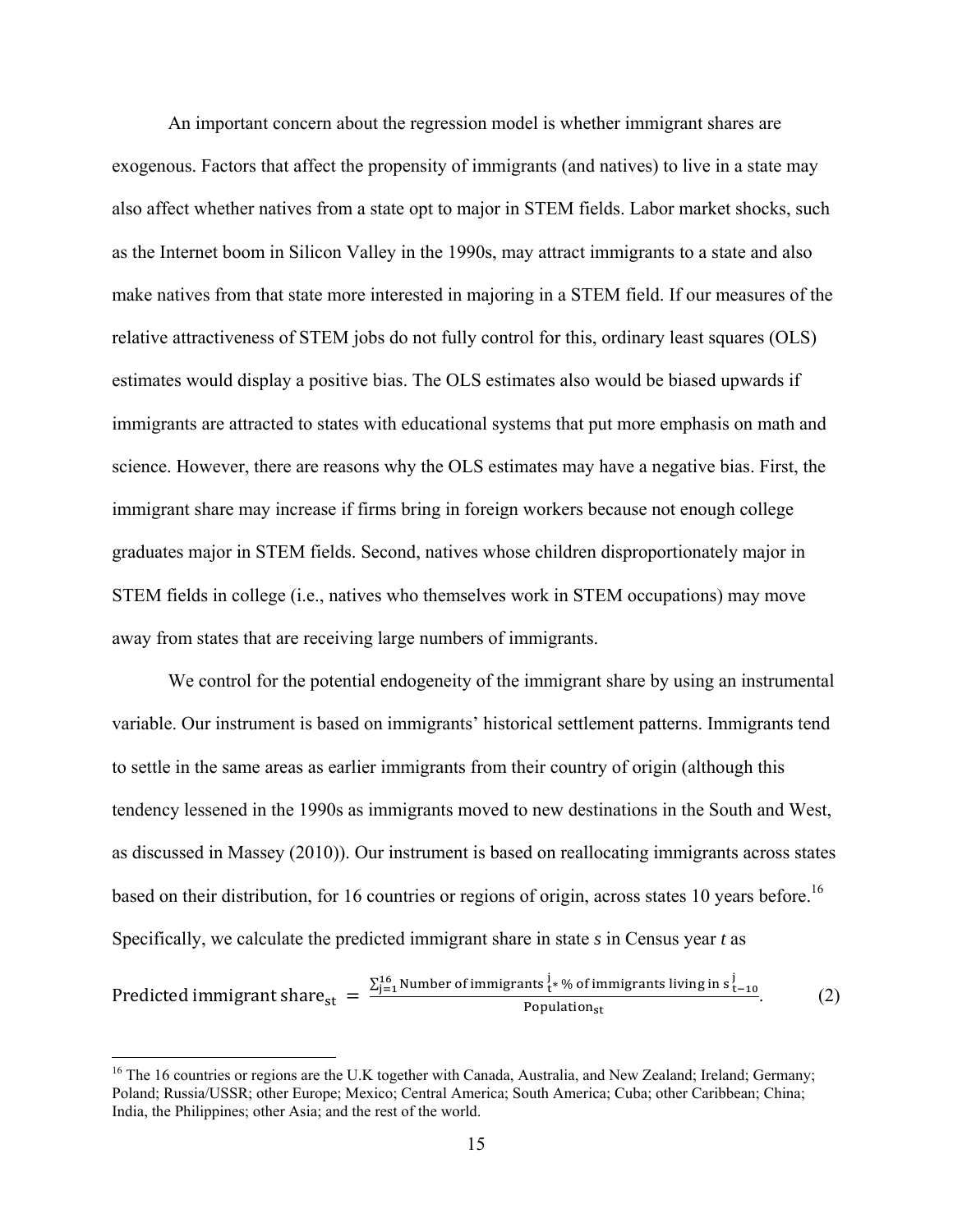The immigrant share instrument is calculated separately for each of the five immigrant share variables based on the relevant immigrants and natives (e.g., college graduates in the labor force for the immigrant share of the college graduate labor force). Previous research similarly instruments for the immigrant share using a share predicted based on historical settlement patterns (e.g., Card and DiNardo 2000; Card 2001; Saiz 2007; Hunt 2012; Smith 2012).<sup>17</sup> To be valid, the instrument requires assuming that the distribution of immigrants by country or region of origin across states 10 years ago is not correlated with shocks that affect the probability that natives in a state major in a STEM field 10 years later. In other words, shocks that affect both the distribution of immigrants and natives' college major do not persist for a decade. Again, we also control for the relative attractiveness of STEM jobs at a point in time and the change in their relative attractiveness over time.

#### **IV. Results**

1

 Table 4 reports the OLS results for the relationship between majoring in a STEM field and the five measures of the immigrant share. For the sample as a whole (column 1), the probability that a native majors in a STEM field is negatively related to the fraction of the age cohort that is foreign born and to the fraction of college students who are foreign born, but the implied effects are very small. The results suggest that a 10 percent increase in the immigrant share of the age cohort before college reduces the probability that a native majors in a STEM field by 0.08 percentage points while a 10 percent increase in the immigrant share of college students reduces the probability of majoring in STEM by 0.12 percentage points. In the OLS

 $17$  Some research uses the distribution of immigrants across states in a fixed based period (usually 10 years before the start of the sample period). We use a moving window (the distribution 10 years prior) because instruments based on a fixed base period (1960) performed poorly in the first stage when looking at college students, the college graduate labor force, or college graduates in STEM occupations. This is not a surprise since more educated households are more responsive than less educated households to differences in labor market conditions.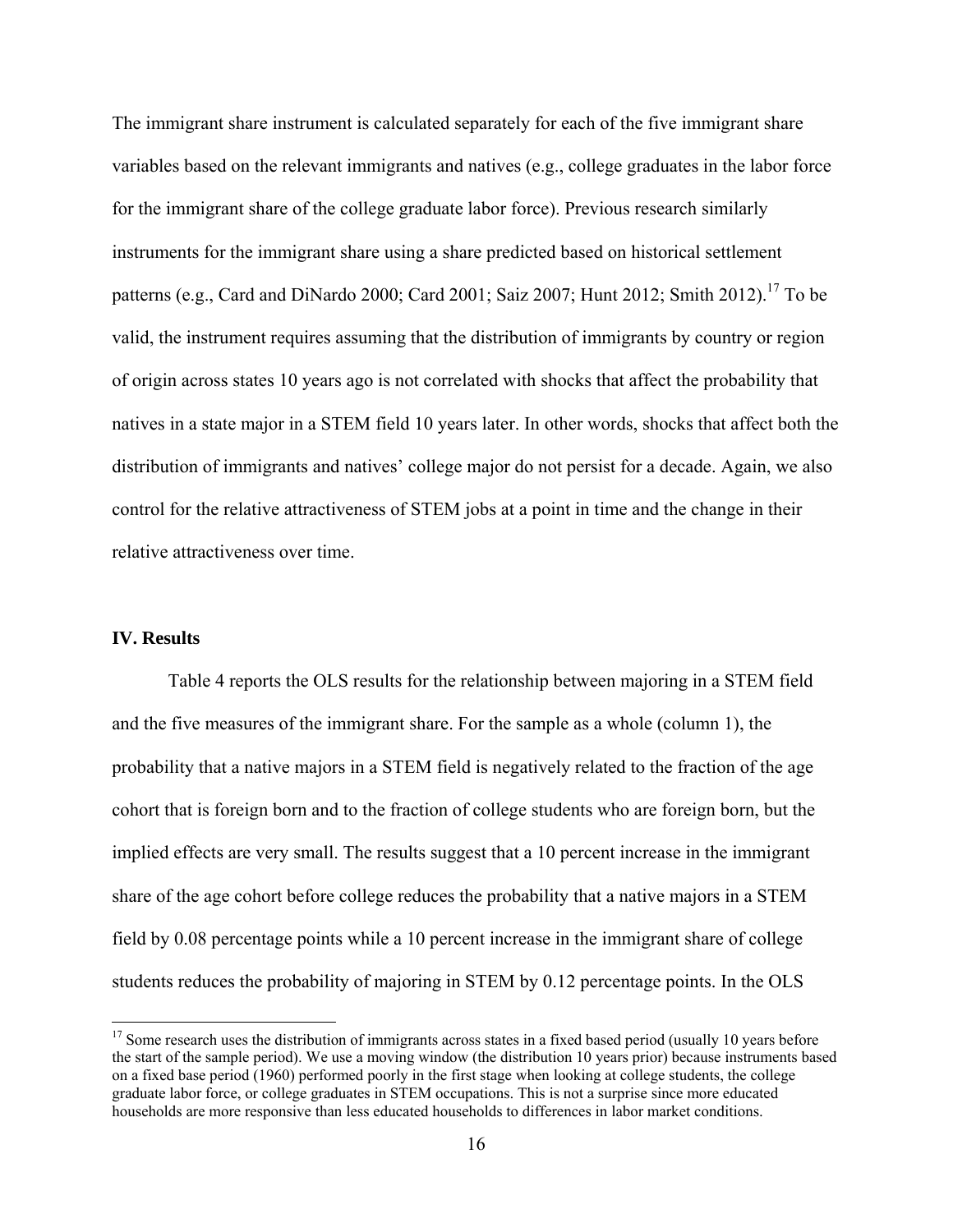results, the immigrant share of the labor force, whether overall, among college graduates, or among college graduates working in STEM occupations, does not appear to affect the probability that a native majors in a STEM field.

 The negative relationship between majoring in a STEM field and the immigrant share is concentrated among non-Hispanic whites. The probability that a white college graduate majors in a STEM field is negatively related to the immigrant share of the age cohort before college, of college students, of the overall labor force, and of college graduates in the labor force. Interestingly, the magnitude of the relationship is greatest (most negative) for the immigrant share of college graduates in the labor force. Whether blacks major in a STEM field is not significantly related to any of the measures of the immigrant share, and whether Asians major in a STEM field is significantly negatively related only to the immigrant share of college graduates in STEM occupations. The probability that Hispanics major in a STEM field is positively related to most of the measures of the immigrant share.

 In results not shown here, the estimated coefficients on the other variables are largely as expected. The probability of majoring in a STEM field tends to be positively related to the fraction of college graduates working in STEM occupations and to the income ratio of college graduates in STEM occupations to those in non-STEM occupations but not significantly related to the 10-year changes in those variables.

 Endogeneity of the immigrant share variables may bias their coefficients either positively or negatively. Table 5 presents the instrumental variables (IV) results using the predicted immigrant share based on the distribution of immigrants across states 10 years ago. Appendix Table 1 reports the first-stage results, which are strong; the F-test statistics are above 20 with one exception. The IV results are generally similar to the OLS results—the probability that natives

17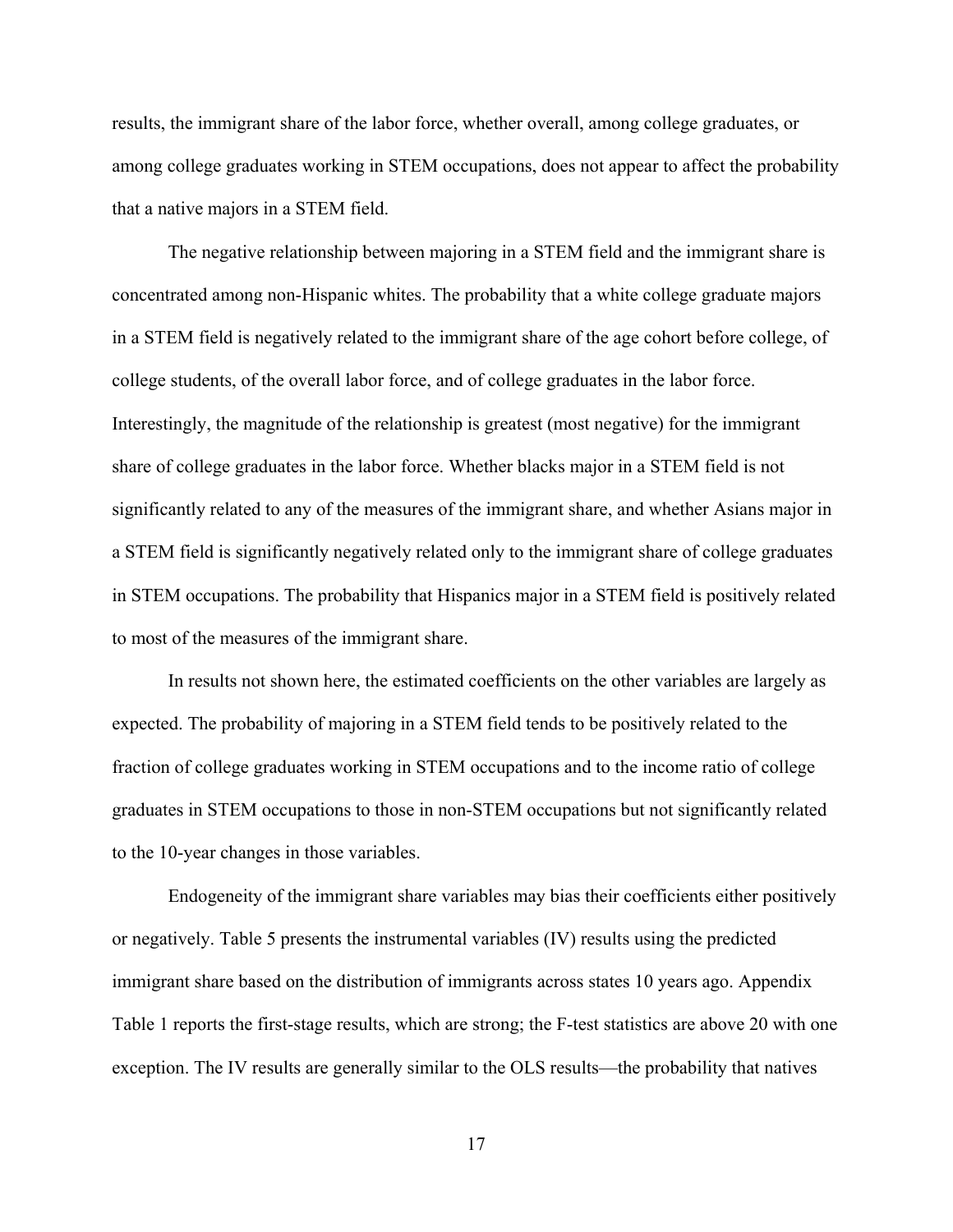major in a STEM field is negatively related to the immigrant share of their cohort before college and while in college, and this result is driven by non-Hispanic whites. The IV estimates tend to be slightly more negative than the OLS estimates for the sample as a whole and for whites. The most negative relationship between whether whites majored in a STEM field and the immigrant share variables continues to be for the immigrant share among college students. Unlike the OLS results, the immigrant share among college graduates working in STEM occupations has a negative effect on the probability that whites major in a STEM field in the IV results. The positive relationship between the probability that a Hispanic native majors in a STEM field and the various measures of the immigrant share persists in the IV results.

 Because California is the center of the high-tech industry and is home to many immigrants, it may drive the results. Almost 9 percent of the sample overall was born in California, and one-third of Asians and over one-quarter of Hispanics. Table 6 presents IV results without natives born in California; the first-stage results are not shown here but are strong. The results continue to indicate a negative relationship between the probability that whites majored in a STEM field and most of the measures of the immigrant share, and a positive relationship for Hispanics. The negative relationship between whether Asian natives majored in a STEM field and the immigrant shares of their cohort before they were in college and while they were in college becomes statistically significant when natives born in California are dropped from the sample. The magnitude of the estimates for Asians is much larger than for whites.

 Although the positive result for Hispanics is robust to dropping natives born in California, it is not robust to dropping natives born in Texas. Almost 22 percent of Hispanics in the ACS sample were born in Texas. In results not shown here, the first stage regressions remain strong but none of the IV results for Hispanics are statistically significant if natives born in Texas

18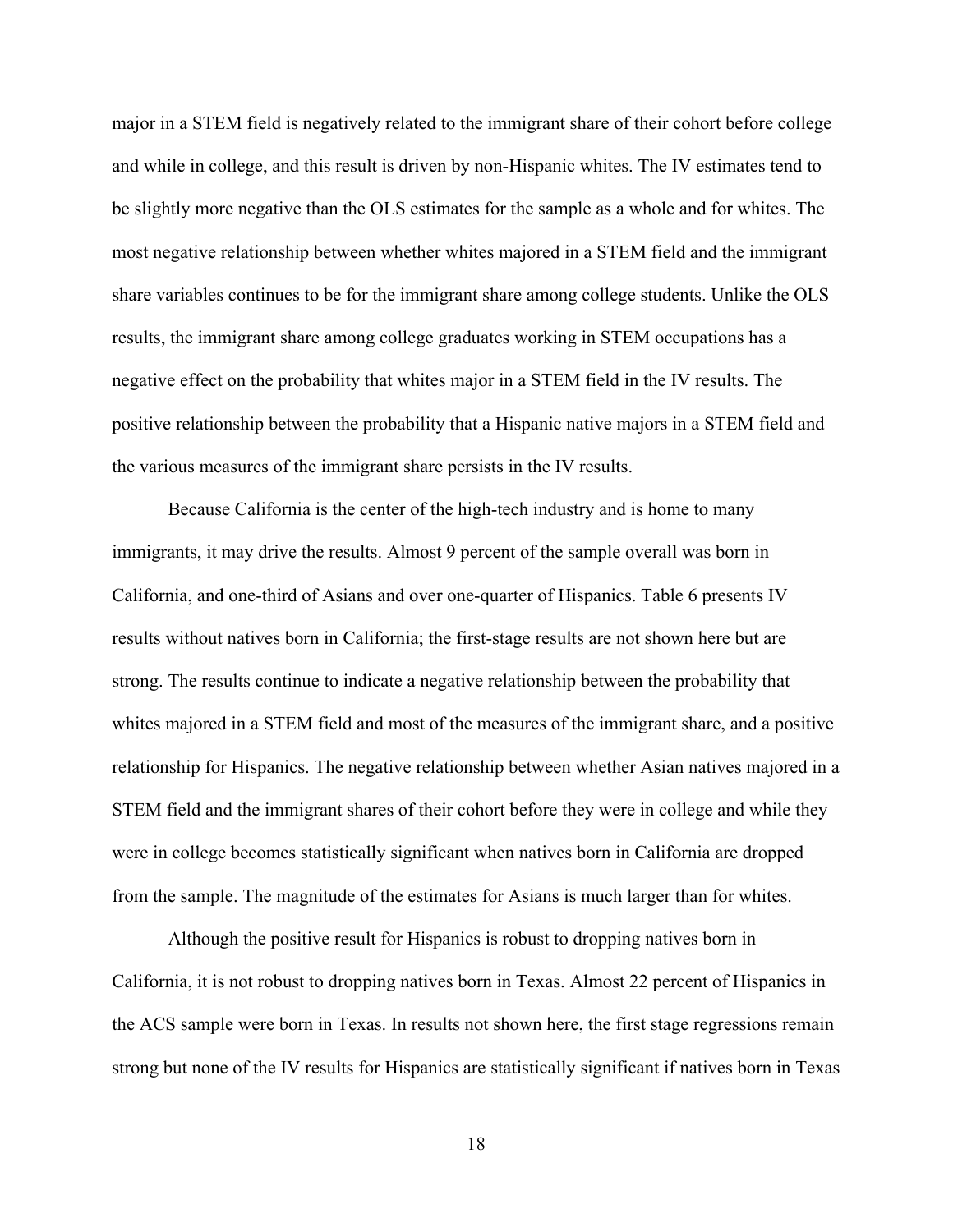are not included. The proportion of Hispanic college graduates born in Texas who majored in a STEM field was similar in 1980 and 1990 and then was higher in 2000, whereas for the U.S. as a whole it was similar in 1990 and 2000 and was higher in 1980. Texas-born Hispanics may have defied the national trend partly because of the rapid growth of the high-tech industry in Texas in the 1990s and university and corporate programs that encouraged Texas youth, many of whom are Hispanic, to major in STEM.18

 The year 2000 also may drive much of the results because of the Internet bubble and the unprecedented inflows of highly skilled immigrants during the 1990s. The OLS results are robust to dropping observations from the year 2000, but the IV results are not. Table 7 reports the results. When observations from that year are not included, the estimated coefficients on the immigrant share measures are smaller in magnitude (closer to zero) for the pooled sample and for whites, and none are significant. The positive results for Hispanics are robust to dropping observations from 2000.

 Our final important robustness check is to stratify the sample by sex. In results not shown here, the negative relationships between whether a white native majors in a STEM field and the immigrant share in the IV results, and the positive relationships for Hispanics, tend to hold for both men and women. However, for Asian women there is a significant negative relationship between majoring in a STEM field and each of the measures of the immigrant share other than the age cohort before college; for Asian men, the estimated relationships are all positive but not significant.

 $18$  Examples include programs started in the 1990s, such as UTeach at UT Austin (http://www.whitehouse.gov/sites/default/files/microsites/ostp/pcast-stemed-report.pdf) and STEM education programs sponsored by corporations, such as Texas Instruments (http://www.stemconnector.org/texas-instruments).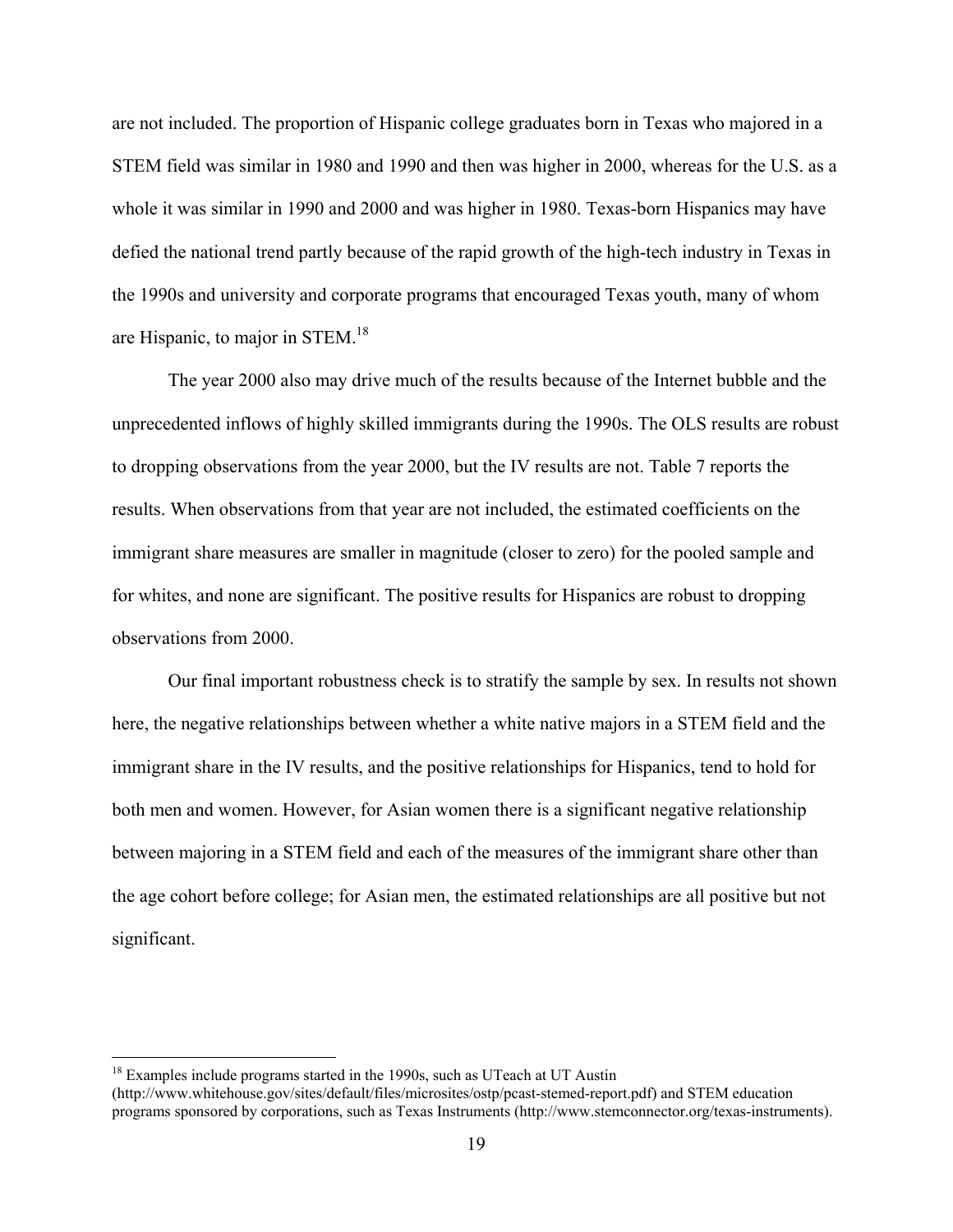#### **V. Discussion and Conclusion**

 This study examined whether higher immigration reduces the probability that natives who graduated from college did so with a STEM major. The results suggest that non-Hispanic whites are less likely to major in a STEM field the higher the immigrant share in their age cohort and in the labor force, although the estimated effects are small. This negative result is driven by data from the year 2000, the culmination of a period of strong economic growth, changes in immigration policy, and an Internet boom that led to a surge in inflows of highly skilled immigrants. Higher immigrant shares also appear to discourage Asian women from STEM majors, but they are positively related to the probability that Hispanics major in a STEM field. The immigrant share of college students appears to have the most adverse effect on whether natives major in STEM, suggesting that foreign students crowd out some natives from STEM majors.

 Although the results suggest that immigration makes some natives less willing to major in STEM disciplines, there are several caveats to this finding. First, we condition on being a college graduate. The fraction of the population that graduates from college has increased over time, and the selectivity of this pool may have changed. Immigration may affect whether or where natives choose to go to college and whether they ultimately graduate from college. Immigration may raise the bar in STEM fields, increase the selectivity of natives into STEM majors, and ultimately have a positive effect on innovation. Alternatively, if immigration drives down earnings in STEM fields, immigration may reduce selectivity into STEM majors; Lowell et al. (2009) and Bettinger (2010) note a trend of top U.S. students moving from STEM majors to other fields, notably accounting and finance, which pay more. Looking at whether immigration affects selectivity into STEM majors is an important area for future research. Finally, we do not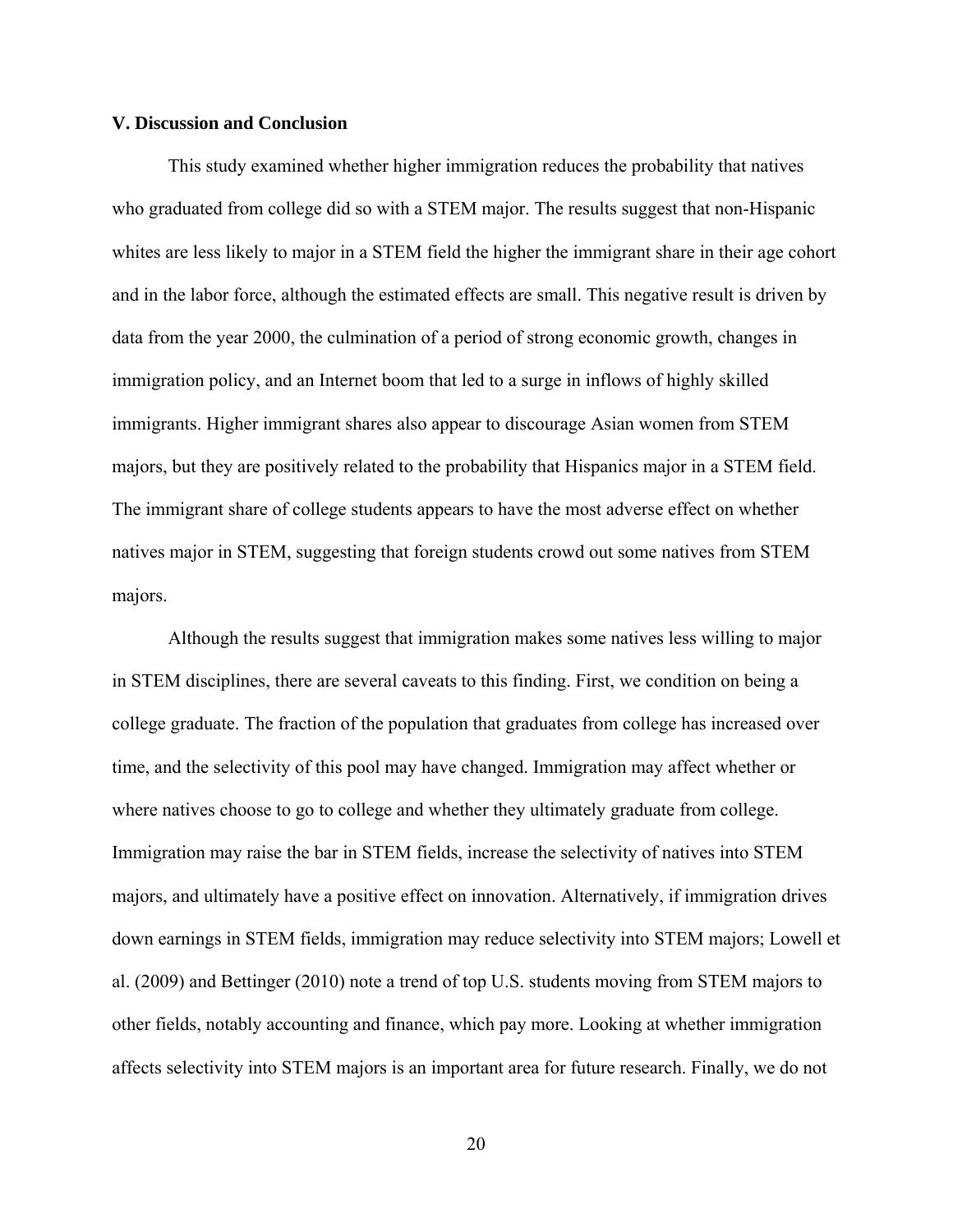examine whether immigration affects the career choices of STEM majors. Immigration may affect not only whether students choose to major in a STEM field but whether they pursue graduate studies and ultimately a career in STEM.

 Even if immigration discourages natives from choosing STEM majors, we caution against drawing policy implications. If foreign students are on average better at STEM fields and therefore more likely to major in those fields, this frees up natives to pursue other careers. To the extent that people choose a profession in accordance with their comparative advantage, the resultant distribution of majors by nativity is optimal. Exceptions to this outcome might be situations where U.S. citizenship is a condition for STEM employment, such as in the defense industry and at national security agencies.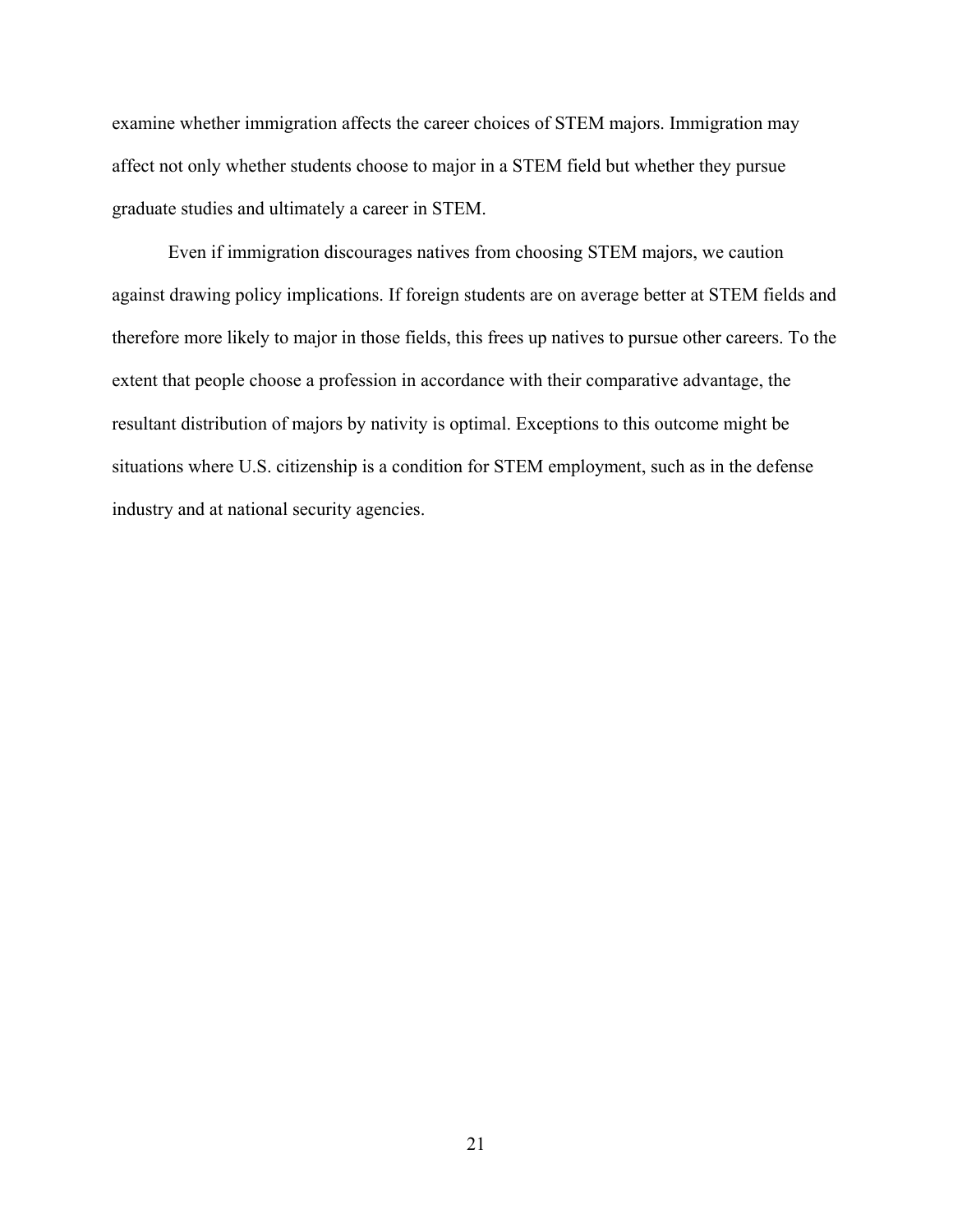### **References**

Altonji, Joseph G., Erica Blom, and Costas Meghir. 2012. "Heterogeneity in Human Capital Investments: High School Curriculum, College Major, and Careers." NBER working paper no. 17985.

Arcidiacono, Peter, V. Joseph Hotz, and Songman Kang. 2012. "Modeling College Major Choices Using Elicited Measures of Expectations of Counterfactuals." *Journal of Econometrics* 166: 3-16.

Barnett, Melissa D., Gerhard Sonnert, and Philip M. Sadler. 2012. "More Like Us: The Effect of Immigrant Generation on College Success in Mathematics." *International Migration Review* 46: 891-918.

Betts, Julian R. 1998. "Educational Crowding Out: Do Immigrants Affect the Educational Attainment of American Minorities?" In *Help or Hindrance? The Economic Implications of Immigration for African-Americans*, ed. Daniel S. Hamermesh and Frank D. Bean. New York: Russell Sage Foundation.

Betts, Julian R., and Magnus Lofstrom. 2000. "The Educational Attainment of Immigrants: Trends and Implications." In *Issues in the Economics of Immigration*, ed. George J. Borjas. Chicago: University of Chicago Press.

Bettinger, Eric. 2010. "To Be or Not To Be: Major Choices in Budding Scientists." In Charles T. Clotfelter, ed., *American Universities in a Global Market*. Chicago: University of Chicago Press.

Bettinger, Eric, and Bridget T. Long. 2005. "Do Faculty Serve as Role Models? The Impact of Instructor Gender on Female Students." *American Economic Review* VOL: 152-157.

Borjas, George J. 2000. "Foreign-Born Teaching Assistants and the Academic Performance of Undergraduates." *American Economic Review* 90: 355-359.

Borjas, George J. 2003. "The Labor Demand Curve *Is* Downward Sloping: Reexamining the Impact of Immigration on the Labor Market." *Quarterly Journal of Economics* 118: 1335–1374.

Borjas, George J. 2007. "Do Foreign Students Crowd Out Native Students from Graduate Programs?" In *Science and the University*, ed. Paula E. Stephan and Ronald G. Ehrenberg. Madison: University of Wisconsin Press.

Bound, John, Brad Hershbein, and Bridget Terry Long. 2009. "Playing the Admissions Game: Student Reactions to Increasing College Competition." *Journal of Economic Perspectives* 23: 119-146.

Bound, John, and Sarah Turner. 2007. "Cohort Crowding: How Resources Affect Collegiate Attainment." *Journal of Public Economics* 91: 877-899.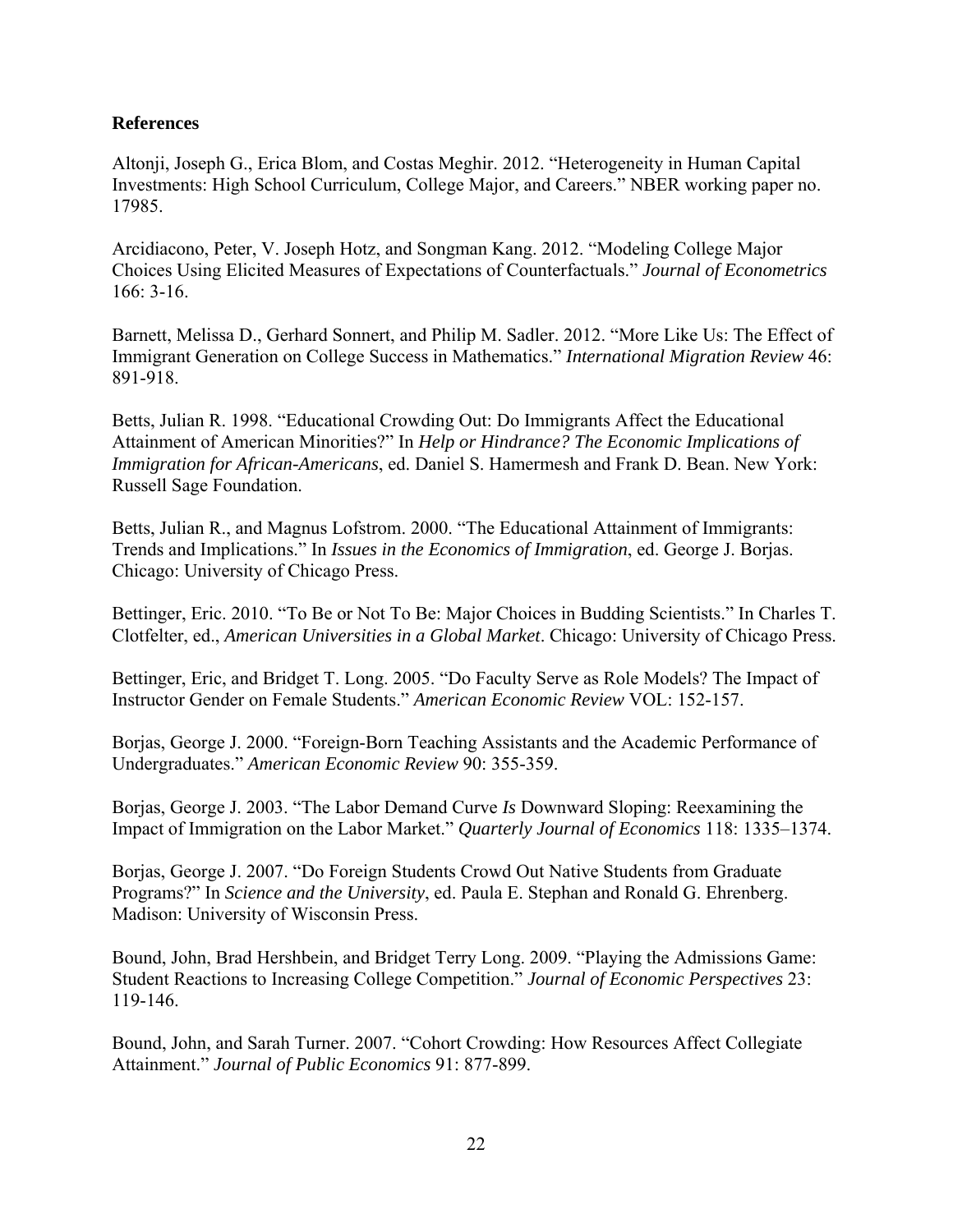Brunello, Giorgio, and Lorenzo Rocco. 2011. "The Effect of Immigration on the School Performance of Natives: Cross Country Evidence Using PISA Test Scores." IZA discussion paper no. 5479.

Card, David. 2001. "Immigrant Inflows, Native Outflows and the Local Labor Market Impacts of Higher Immigration." *Journal of Labor Economics* 19: 22–64.

Card, David, and John E. DiNardo. 2000. "Do Immigrant Inflows Lead to Native Outflows?" *American Economic Review* 90: 360–67.

Card, David, and Alan B. Krueger. 1992. "Does School Quality Matter? Returns to Education and the Characteristics of Public Schools in the United States." *Journal of Political Economy* 100: 1-40.

Chin, Aimee, N. Meltam Daysal, and Scott A. Imberman. 2012. "Impact of Bilingual Education Programs on Limited English Proficient Students and Their Peers: Regression Discontinuity Evidence from Texas." IZA discussion paper no. 6694.

Chiswick, Carmel U. 1989. "The Impact of Immigration on the Human Capital of Natives." *Journal of Labor Economics* 7: 464-486.

Cork, Daniel L., and Paul R. Voss, ed. 2006. *Once, Only Once, and in the Right Place: Residence Rules in the Decennial Census*. Washington, DC: National Academies Press.

Dynarski, Susan. 2008. "Building the Stock of College-Educated Labor." *Journal of Human Resources* 43: 576-610.

Eberhard, Juan. 2012. "Immigration, Human Capital and the Welfare of Natives." Mimeo, University of Southern California.

Freeman, Richard B. 2009. "What Does Global Expansion of Higher Education Mean for the US?" NBER working paper no. 14962.

Gould, Eric D., Victor Lavy, and M. Daniele Paserman. 2009. "Does Immigration Affect the Long-Term Educational Outcomes of Natives? Quasi-Experimental Evidence." *Economic Journal* 11: 1243-1269.

Griffith, Amanda L. 2010. "Persistence of Women and Minorities in STEM Field Majors: Is It the School that Matters?" *Economics of Education Review* 29: 911-922.

Hoffmann, Florian, and Philip Oreopoulos. 2009. "A Professor Like Me: The Influence of Instructor Gender on College Achievement." *Journal of Human Resources* 44: 479-494.

Hoxby, Caroline M. 1998. "Do Immigrants Crowd Disadvantaged American Natives out of Higher Education?" In *Help or Hindrance? The Economic Implications of Immigration for*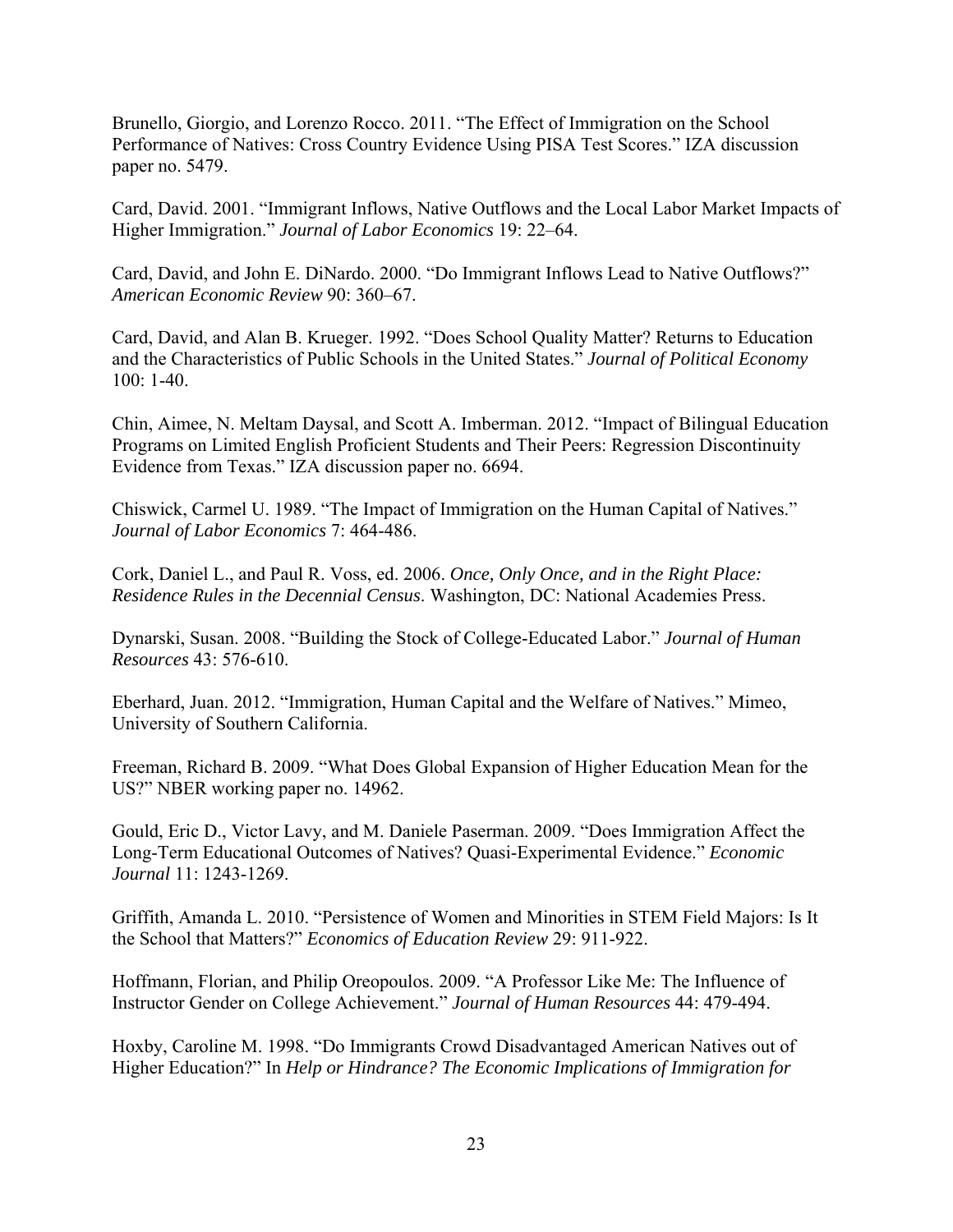*African-Americans*, ed. Daniel S. Hamermesh and Frank D. Bean. New York: Russell Sage Foundation.

Hunt, Jennifer. 2012. "The Impact of Immigration on the Educational Attainment of Natives." IZA discussion paper no. 6904.

Jackson, Osborne. 2011. "Does Immigration Crowd Natives Into or Out of Higher Education?" Mimeo, Northeastern University.

Jensen, Peter, and Astrid Wurtz Rasmussen. 2011. "The Effect of Immigrant Concentration in Schools on Native and Immigrant Children's Reading and Math Skills." *Economics of Education Review* 30: 1503-1515.

Levine, Phillip B., and David J. Zimmerman. 1995. "The Benefit of Additional High-School Math and Science Classes for Young Men and Women." *Journal of Business & Economic Statistics* 13: 137-149.

Lowell, B. Lindsay, Hal Salzman, Hamutal Bernstein, and Everett Henderson. 2009. "Steady as She Goes? Three Generations of Students through the Science and Engineering Pipeline." Mimeo, Institute for the Study of International Migration, Georgetown University.

Massey, Douglas S., ed. 2010. *New Faces in New Places: The Changing Geography of American Immigration*. New York: Russell Sage Foundation.

National Science Board. 2002. *Science and Engineering Indicators 2002*. Arlington, VA: National Science Foundation.

National Science Board. 2012. *Science and Engineering Indicators 2012*. Arlington, VA: National Science Foundation.

Neymotin, Florence. 2009. "Immigration and Its Effect on the College-Going Outcomes of Natives." *Economics of Education Review* 28: 538-550.

Orfield, Gary, John Kucsera, and Genevieve Siegel-Hawley. 2012. *E Pluribus…Separation: Deepening Double Segregation for More Students*. UCLA Civil Rights Project.

Ottaviano, Gianmarco I.P., and Giovanni Peri. 2012. "Rethinking the Effects of Immigration on Wages." *Journal of the European Economic Association* 10: 152-195.

Rothstein, Donna S. 1995. "Do Female Faculty Influence Female Students' Educational and Labor Market Attainments?" *Industrial and Labor Relations Review* 48: 515-530.

Saiz, Albert. 2007. "Immigration and Housing Rents in America." *Journal of Urban Economics* 61: 345-371.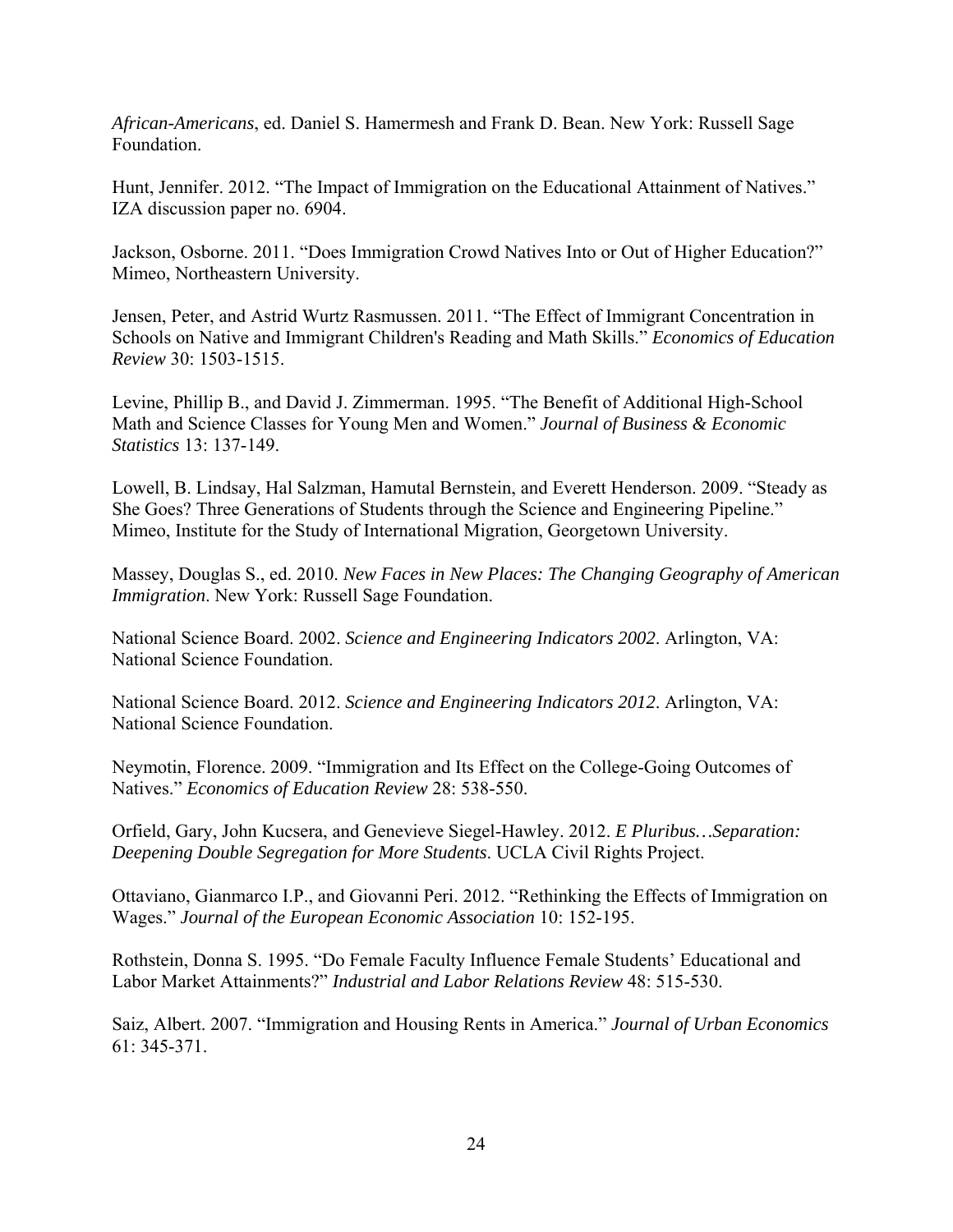Schwartz, Amy E., and Leanna Stiefel. 2006. "Is There a Nativity Gap? New Evidence on the Academic Performance of Immigrant Students." *Education Finance and Policy* 1: 17-49.

Schwartz, Amy E., and Leanna Stiefel. 2011. "Immigrants and Inequality in Public Schools." In *Whither Opportunity*, ed. Richard Murnane and Greg Duncan. Washington, DC: Brookings Institution.

Smith, Christopher L. 2012. "The Impact of Low-Skilled Immigration on the Youth Labor Market." *Journal of Labor Economics* 30: 55-89.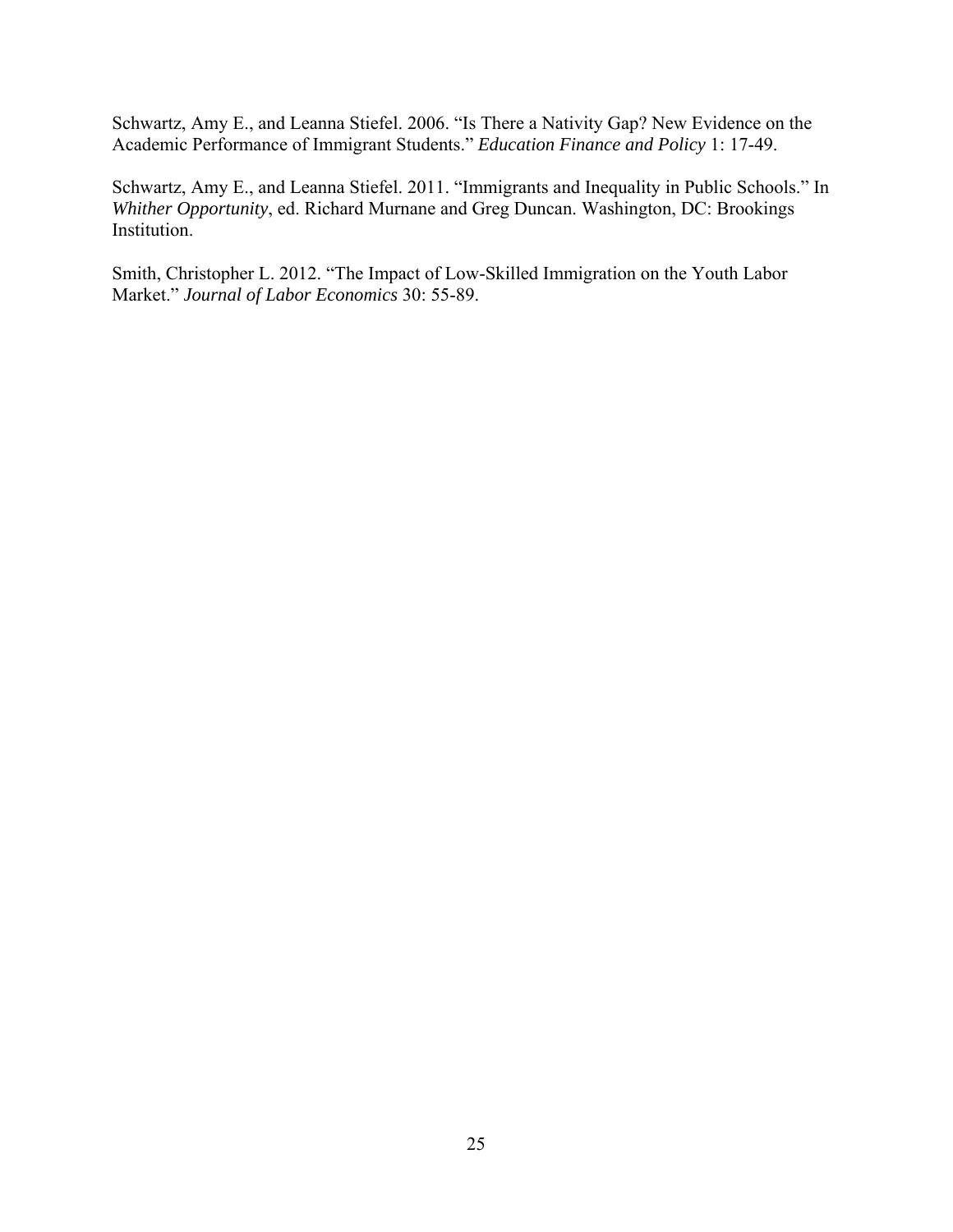

**Figure 1. The Proportion of U.S. Native College Graduates Majoring in STEM and the Proportion of U.S. STEM Majors Foreign Born**

% of native college graduates majoring in STEM  $\bullet \bullet \bullet$  % of STEM U.S. college graduates who are foreign born

Note: Calculations based on 2009-2011 American Community Survey data for college graduates ages 25-65 at the time of the survey. Proportion of STEM U.S. college graduates who are foreign born is based on natives and immigrants who arrived in the U.S. by age 20, and only includes people living in the U.S. at the time of the survey. STEM does not include social sciences.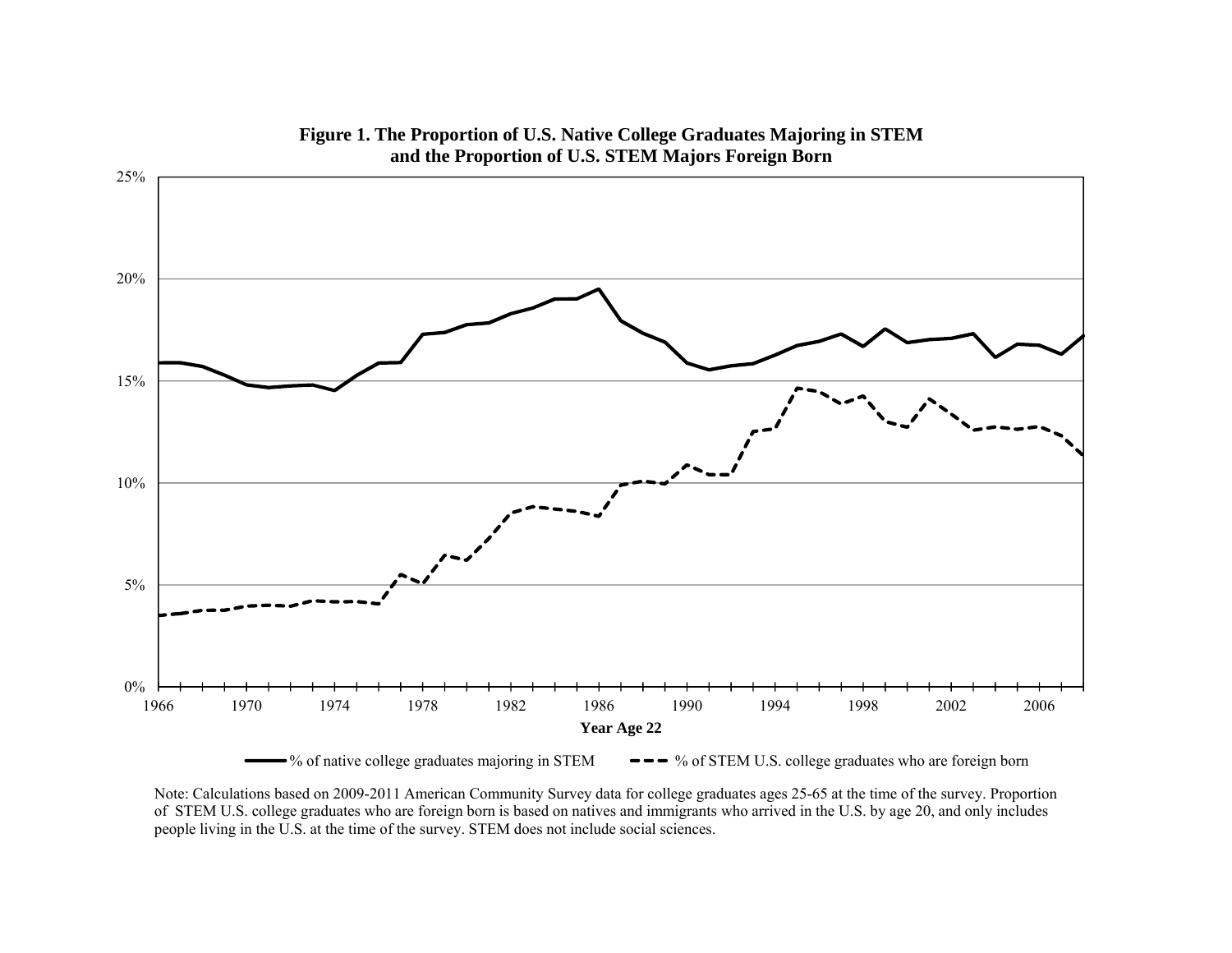### **Table 1 Descriptive Statistics**

|                                 | College cohort |         |         |         |         |  |
|---------------------------------|----------------|---------|---------|---------|---------|--|
|                                 | All            | 2000    | 1990    | 1980    | 1970    |  |
| % STEM major                    | 16.4           | 16.8    | 15.8    | 18.2    | 14.7    |  |
| % of age cohort foreign born,   | 3.9            | 6.3     | 4.5     | 2.9     | 1.7     |  |
| not including recent arrivals   | (4.2)          | (5.4)   | (4.6)   | (2.3)   | (1.2)   |  |
| % of college students           | 6.4            | 9.3     | 7.3     | 5.1     | 3.4     |  |
| foreign born                    | (5.4)          | (6.7)   | (6.0)   | (3.3)   | (2.1)   |  |
| % of labor force foreign born   | 8.4            | 12.0    | 8.8     | 6.7     | 5.7     |  |
|                                 | (7.3)          | (9.0)   | (7.6)   | (5.2)   | (4.5)   |  |
| % of college graduates in labor | 8.2            | 11.5    | 8.5     | 6.8     | 5.8     |  |
| force foreign born              | (5.7)          | (7.1)   | (5.5)   | (4.1)   | (3.1)   |  |
| % of college graduates in STEM  | 13.1           | 18.8    | 13.0    | 11.1    | 9.1     |  |
| occupations foreign born        | (7.7)          | (9.3)   | (6.8)   | (5.5)   | (4.6)   |  |
| Sample size                     | 641,971        | 149,731 | 159,212 | 165,099 | 167,929 |  |

Note: The sample is U.S.-born college graduates who were aged 18-22 in the year indicated as the college cohort. Data are from the 2009-2011 American Community Surveys. Percentages foreign born are sample means (standard deviations) from decennial Census data for the measures indicated based on state of birth; see text for details. Observations are weighted using the person weights. Sample sizes are unweighted.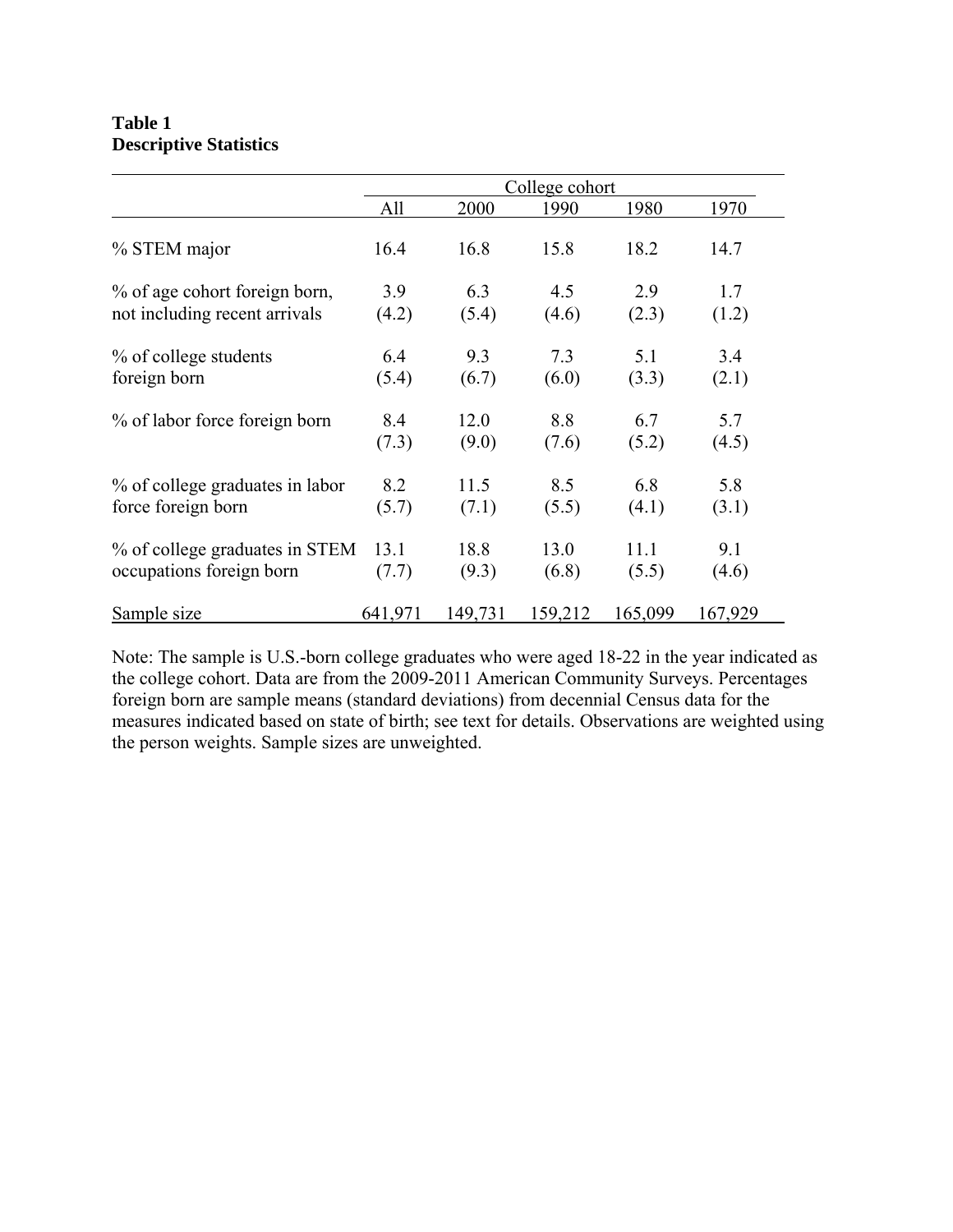|                     | College cohort |      |      |      |      |  |
|---------------------|----------------|------|------|------|------|--|
|                     | All            | 2000 | 1990 | 1980 | 1970 |  |
| All                 | 16.4           | 16.8 | 15.8 | 18.2 | 14.7 |  |
| Non-Hispanic whites | 16.5           | 16.5 | 15.7 | 18.6 | 15.0 |  |
| Non-Hispanic blacks | 13.4           | 15.2 | 13.6 | 14.0 | 9.8  |  |
| Asians              | 29.1           | 30.8 | 30.8 | 25.9 | 22.1 |  |
| <b>Hispanics</b>    | 14.7           | 14.8 | 14.5 | 16.2 | 12.5 |  |

### **Table 2 Percent of U.S.-Born College Graduates Majoring in STEM, by Race/Ethnicity**

Note: The sample is U.S.-born college graduates who were age 18-22 in the year indicated as the college cohort. Data are from the 2009-2011 American Community Survey. Observations are weighted using the person weights.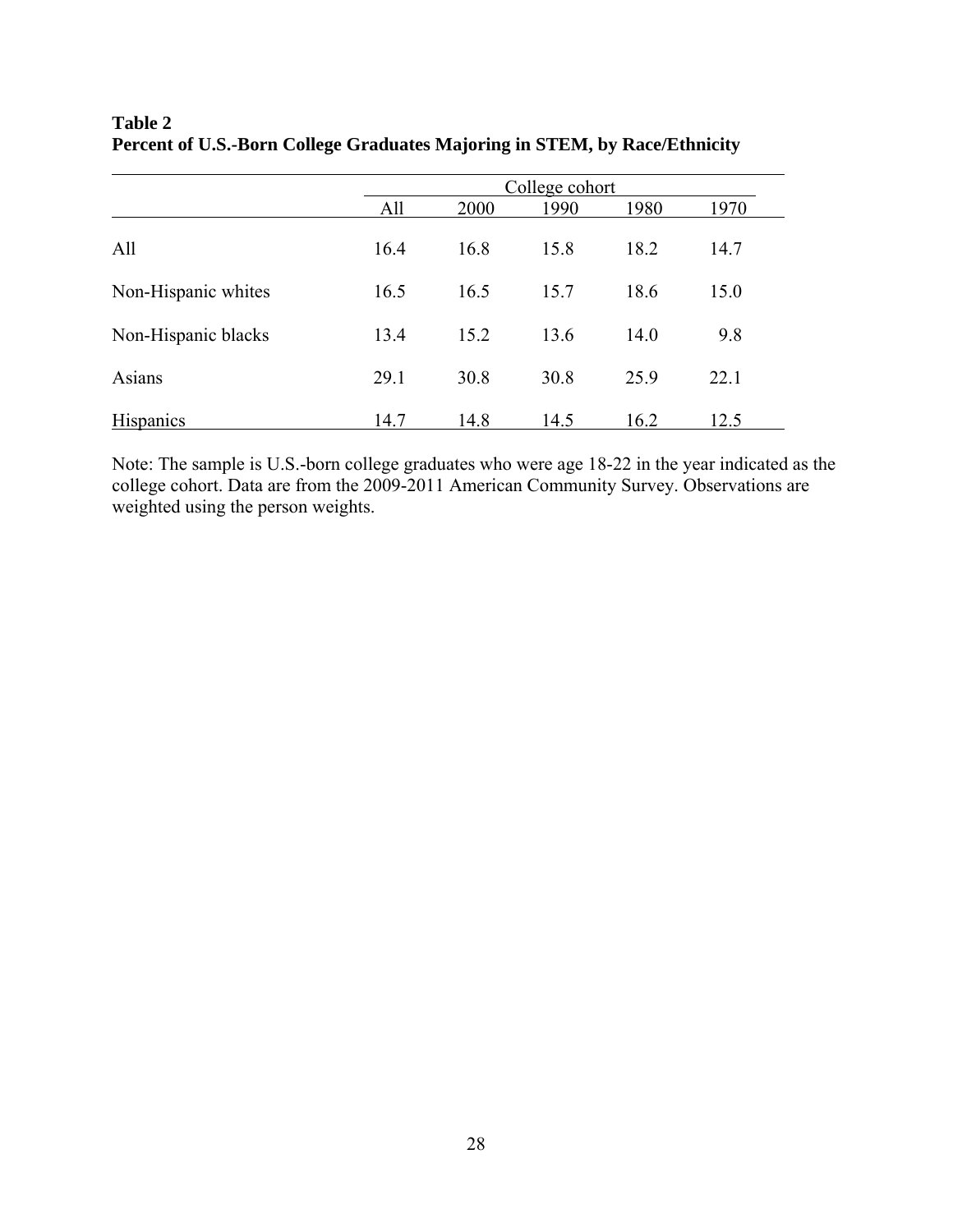|                                                                | <b>STEM Majors</b> |               |               |               |              | Non-STEM Majors |               |               |               |              |
|----------------------------------------------------------------|--------------------|---------------|---------------|---------------|--------------|-----------------|---------------|---------------|---------------|--------------|
|                                                                | All                | 2000          | 1990          | 1980          | 1970         | All             | 2000          | 1990          | 1980          | 1970         |
| % non-Hispanic white                                           | 85.2               | 78.4          | 83.0          | 88.7          | 91.7         | 84.7            | 80.3          | 83.1          | 86.6          | 89.4         |
| % non-Hispanic black                                           | 6.2                | 7.3           | 7.5           | 5.7           | 4.2          | 7.9             | 8.2           | 8.9           | 7.8           | 6.7          |
| % Asian                                                        | 3.1                | 6.2           | 3.3           | 1.5           | 1.3          | 1.5             | 2.8           | 1.4           | 0.9           | $0.8\,$      |
| % Hispanic                                                     | 3.7                | 5.6           | 4.5           | 2.8           | 1.6          | 4.2             | 6.6           | 5.0           | 3.2           | 2.0          |
| % Female                                                       | 29.6               | 37.0          | 31.0          | 28.3          | 20.5         | 57.1            | 60.0          | 58.0          | 57.4          | 52.6         |
| % of age cohort foreign born,<br>not including recent arrivals | 3.9<br>(4.2)       | 6.2<br>(5.4)  | 4.4<br>(4.6)  | 2.9<br>(2.3)  | 1.8<br>(1.3) | 3.9<br>(4.2)    | 6.3<br>(5.4)  | 4.5<br>(4.6)  | 2.9<br>(2.3)  | 1.7<br>(1.2) |
| % of college students<br>foreign born                          | 6.3<br>(5.4)       | 9.1<br>(6.6)  | 7.2<br>(6.0)  | 5.1<br>(3.3)  | 3.5<br>(2.2) | 6.4<br>(5.4)    | 9.3<br>(6.7)  | 7.3<br>(6.0)  | 5.1<br>(3.4)  | 3.4<br>(2.1) |
| % of labor force foreign born                                  | 8.4<br>(7.2)       | 11.8<br>(8.9) | 8.7<br>(7.5)  | 6.8<br>(5.2)  | 5.8<br>(4.5) | 8.4<br>(7.3)    | 12.1<br>(9.0) | 8.9<br>(7.6)  | 6.7<br>(5.2)  | 5.7<br>(4.5) |
| % of college graduates in labor<br>force foreign born          | 8.2<br>(5.6)       | 11.3<br>(7.0) | 8.5<br>(5.4)  | 6.9<br>(4.0)  | 5.8<br>(3.1) | 8.2<br>(5.7)    | 11.6<br>(7.1) | 8.5<br>(5.5)  | 6.8<br>(4.1)  | 5.8<br>(3.1) |
| % of college graduates in STEM<br>occupations foreign born     | 13.2<br>(7.6)      | 18.6<br>(9.2) | 12.9<br>(6.8) | 11.3<br>(5.4) | 9.2<br>(4.5) | 13.1<br>(7.8)   | 18.9<br>(9.3) | 13.0<br>(6.8) | 11.1<br>(5.5) | 9.0<br>(4.6) |

## **Table 3 Characteristics of STEM and Non-STEM Majors, by College Cohort**

Note: The sample is U.S.-born college graduates who were age 18-22 in the year indicated as the college cohort. Data are from the 2009-2011 American Community Survey. The totals for race/ethnicity do not sum to 100 because "non-Hispanic other race" is not shown. Observations are weighted using the person weights.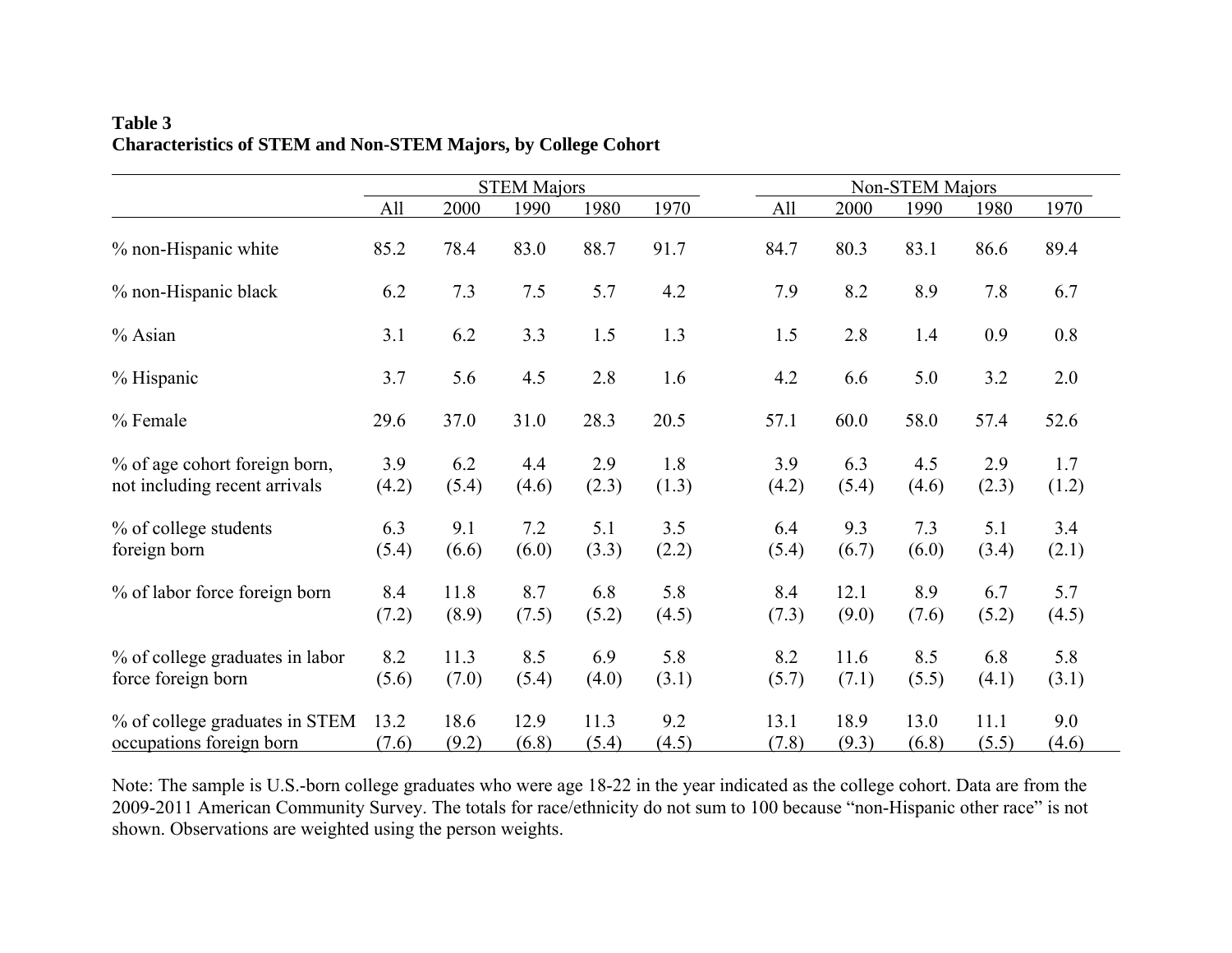## **Table 4 OLS Regression Estimates for Determinants of Majoring in STEM**

|                                 | All        | Whites     | <b>Blacks</b> | Asians    | <b>Hispanics</b> |
|---------------------------------|------------|------------|---------------|-----------|------------------|
| % of age cohort foreign born,   | $-0.008**$ | $-0.009**$ | $-0.006$      | $-0.022$  | $0.030*$         |
| not including recent arrivals   | (0.002)    | (0.003)    | (0.008)       | (0.026)   | (0.012)          |
| % of college students           | $-0.012**$ | $-0.011**$ | $-0.008$      | $-0.009$  | 0.019            |
| foreign born                    | (0.003)    | (0.003)    | (0.008)       | (0.030)   | (0.015)          |
| % of labor force foreign born   | $-0.003$   | $-0.008**$ | 0.007         | 0.020     | $0.055**$        |
|                                 | (0.003)    | (0.003)    | (0.011)       | (0.036)   | (0.016)          |
| % of college graduates in labor | $-0.008$   | $-0.017**$ | 0.020         | 0.058     | $0.084**$        |
| force foreign born              | (0.004)    | (0.004)    | (0.016)       | (0.044)   | (0.021)          |
| % of college graduates in STEM  | 0.001      | $-0.002$   | 0.005         | $-0.078*$ | $0.047*$         |
| occupations foreign born        | (0.003)    | (0.004)    | (0.009)       | (0.031)   | (0.019)          |

\* p<0.05; \*\* p<0.01

Note: Each estimated coefficient is from a separate linear probability regression. Regressions also include controls for age and its square, sex, race/ethnicity categories (in column 1), and state and cohort fixed effects. Standard errors are robust and clustered on state\*cohort.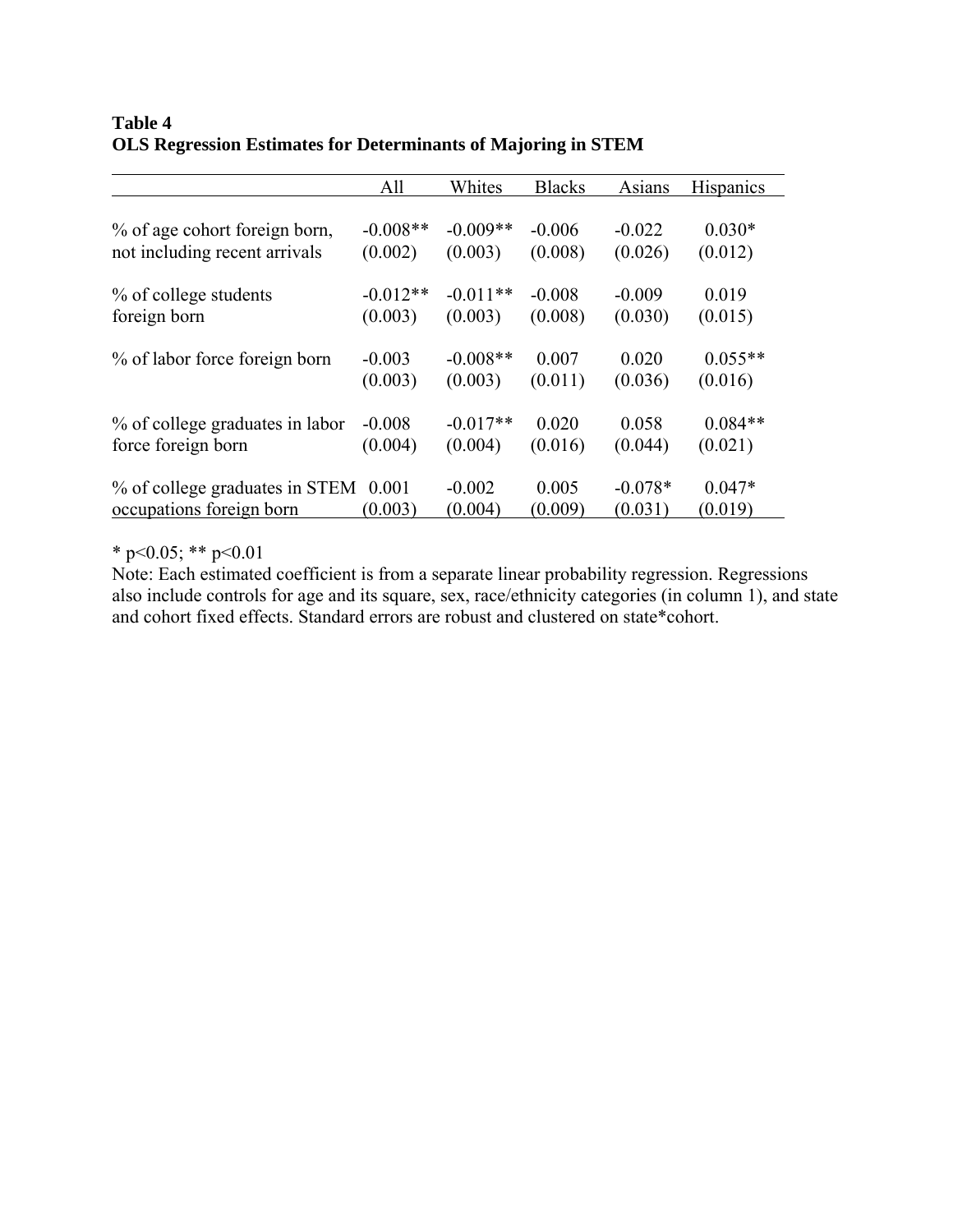|                                       | All        | Whites     | <b>Blacks</b> | Asians   | <b>Hispanics</b> |
|---------------------------------------|------------|------------|---------------|----------|------------------|
|                                       |            |            |               |          |                  |
| % of age cohort foreign born,         | $-0.008*$  | $-0.012**$ | 0.007         | $-0.053$ | $0.040*$         |
| not including recent arrivals         | (0.003)    | (0.004)    | (0.018)       | (0.040)  | (0.020)          |
| % of college students                 | $-0.021**$ | $-0.029**$ | $-0.011$      | $-0.067$ | $0.062*$         |
| foreign born                          | (0.008)    | (0.009)    | (0.023)       | (0.043)  | (0.031)          |
|                                       |            |            |               |          |                  |
| % of labor force foreign born         | $-0.010*$  | $-0.016**$ | 0.008         | $-0.059$ | $0.066*$         |
|                                       | (0.004)    | (0.004)    | (0.018)       | (0.061)  | (0.029)          |
| % of college graduates in labor       | $-0.010$   | $-0.020**$ | 0.019         | $-0.151$ | $0.098**$        |
| force foreign born                    | (0.007)    | (0.007)    | (0.026)       | (0.092)  | (0.031)          |
| % of college graduates in STEM -0.006 |            | $-0.018*$  | 0.035         | $-0.104$ | $0.070*$         |
| occupations foreign born              | (0.008)    | (0.009)    | (0.040)       | (0.059)  | (0.029)          |

### **Table 5 IV Regression Estimates for Determinants of Majoring in STEM**

\* p<0.05; \*\* p<0.01

Note: Each estimated coefficient is from a separate linear probability regression. Immigrant share variables are instrumented using the immigrant share if immigrants were distributed across states based on their distribution (within 16 region or country of origin groups) 10 years prior. Appendix Table 1 reports the first-stage results. Regressions also include controls for age and its square, sex, race/ethnicity categories (in column 1), and state and cohort fixed effects. Standard errors are robust and clustered on state\*cohort.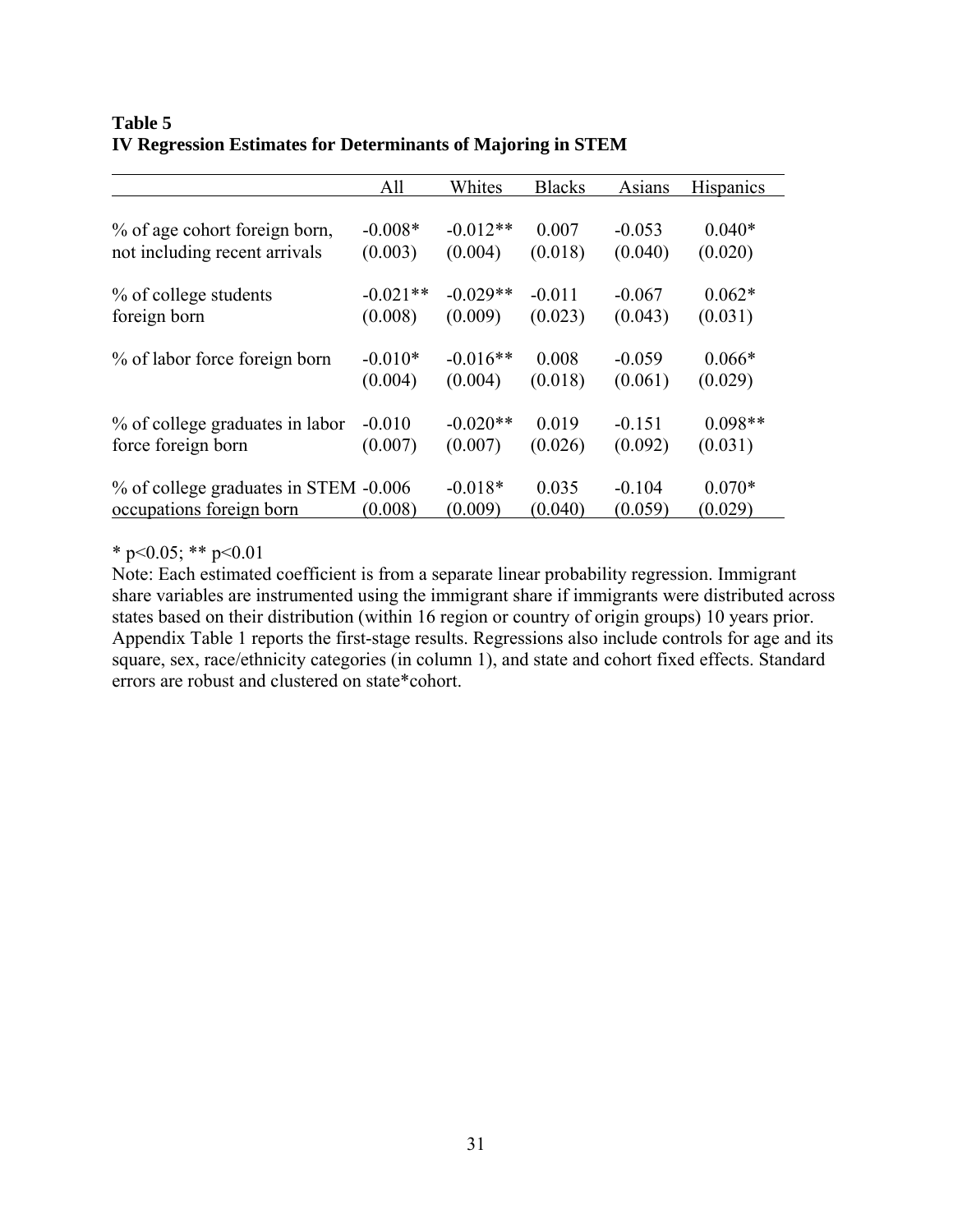|                                       | All       | Whites     | <b>Blacks</b> | Asians    | Hispanics |
|---------------------------------------|-----------|------------|---------------|-----------|-----------|
|                                       |           |            |               |           |           |
| % of age cohort foreign born,         | $-0.005$  | $-0.011**$ | 0.007         | $-0.100*$ | $0.065*$  |
| not including recent arrivals         | (0.004)   | (0.004)    | (0.021)       | (0.051)   | (0.029)   |
| % of college students                 | $-0.020*$ | $-0.032**$ | $-0.013$      | $-0.135*$ | 0.098     |
| foreign born                          | (0.010)   | (0.011)    | (0.028)       | (0.059)   | (0.051)   |
| % of labor force foreign born         | $-0.006$  | $-0.014**$ | 0.006         | $-0.096$  | $0.078**$ |
|                                       | (0.004)   | (0.004)    | (0.018)       | (0.080)   | (0.029)   |
| % of college graduates in labor       | $-0.006$  | $-0.019**$ | 0.017         | $-0.360$  | $0.108**$ |
| force foreign born                    | (0.007)   | (0.007)    | (0.027)       | (0.219)   | (0.033)   |
| % of college graduates in STEM -0.002 |           | $-0.016$   | 0.031         | $-0.170$  | $0.074*$  |
| occupations foreign born              | (0.008)   | (0.009)    | (0.040)       | (0.094)   | (0.030)   |

# **Table 6 IV Regression Estimates for Determinants of Majoring in STEM, without California**

\* p<0.05; \*\* p<0.01

Note: Each estimated coefficient is from a separate linear probability regression. Immigrant share variables are instrumented using the immigrant share if immigrants were distributed across states based on their distribution (within 16 region or country of origin groups) 10 years prior. Regressions also include controls for age and its square, sex, race/ethnicity categories (in column 1), and state and cohort fixed effects. Standard errors are robust and clustered on state\*cohort.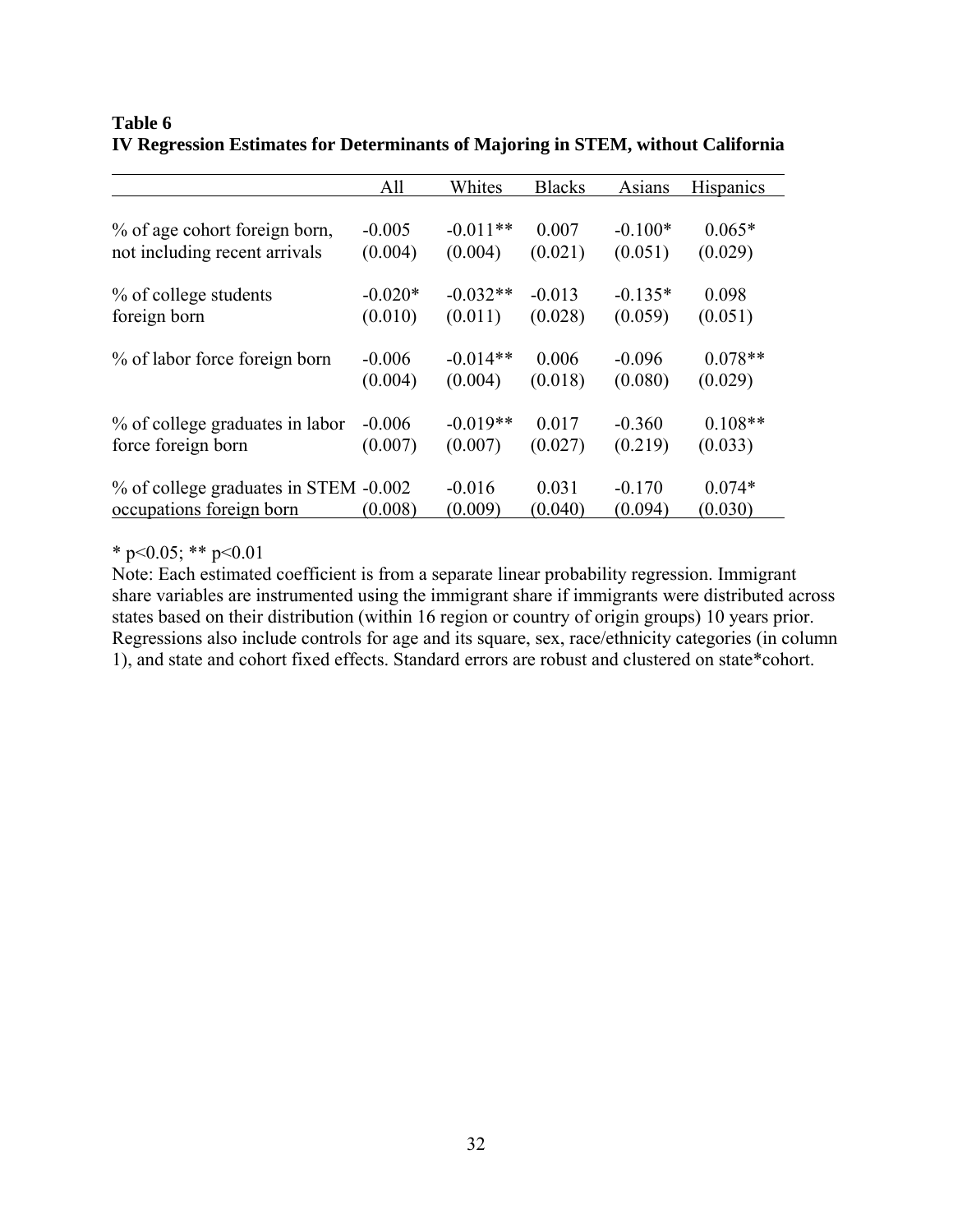|                                      | All     | Whites   | <b>Blacks</b> | Asians   | Hispanics |
|--------------------------------------|---------|----------|---------------|----------|-----------|
| % of age cohort foreign born,        | 0.002   | $-0.003$ | 0.032         | 0.023    | $0.033*$  |
| not including recent arrivals        | (0.004) | (0.004)  | (0.024)       | (0.033)  | (0.015)   |
| % of college students                | 0.013   | 0.001    | 0.013         | 0.123    | $0.063*$  |
| foreign born                         | (0.018) | (0.016)  | (0.050)       | (0.071)  | (0.029)   |
| % of labor force foreign born        | 0.001   | $-0.004$ | 0.020         | 0.045    | $0.054*$  |
|                                      | (0.004) | (0.004)  | (0.017)       | (0.040)  | (0.027)   |
| % of college graduates in labor      | 0.005   | $-0.001$ | 0.013         | 0.033    | $0.110**$ |
| force foreign born                   | (0.008) | (0.008)  | (0.038)       | (0.074)  | (0.039)   |
| % of college graduates in STEM 0.004 | (0.009) | $-0.002$ | 0.007         | $-0.010$ | 0.076     |
| occupations foreign born             |         | (0.010)  | (0.062)       | (0.075)  | (0.048)   |

# **Table 7 IV Regression Estimates for Determinants of Majoring in STEM without the Year 2000**

\* p<0.05; \*\* p<0.01

Note: Each estimated coefficient is from a separate linear probability regression. Immigrant share variables are instrumented using the immigrant share if immigrants were distributed across states based on their distribution (within 16 region or country of origin groups) 10 years prior. Regressions also include controls for age and its square, sex, race/ethnicity categories (in column 1), and state and cohort fixed effects. Standard errors are robust and clustered on state\*cohort.